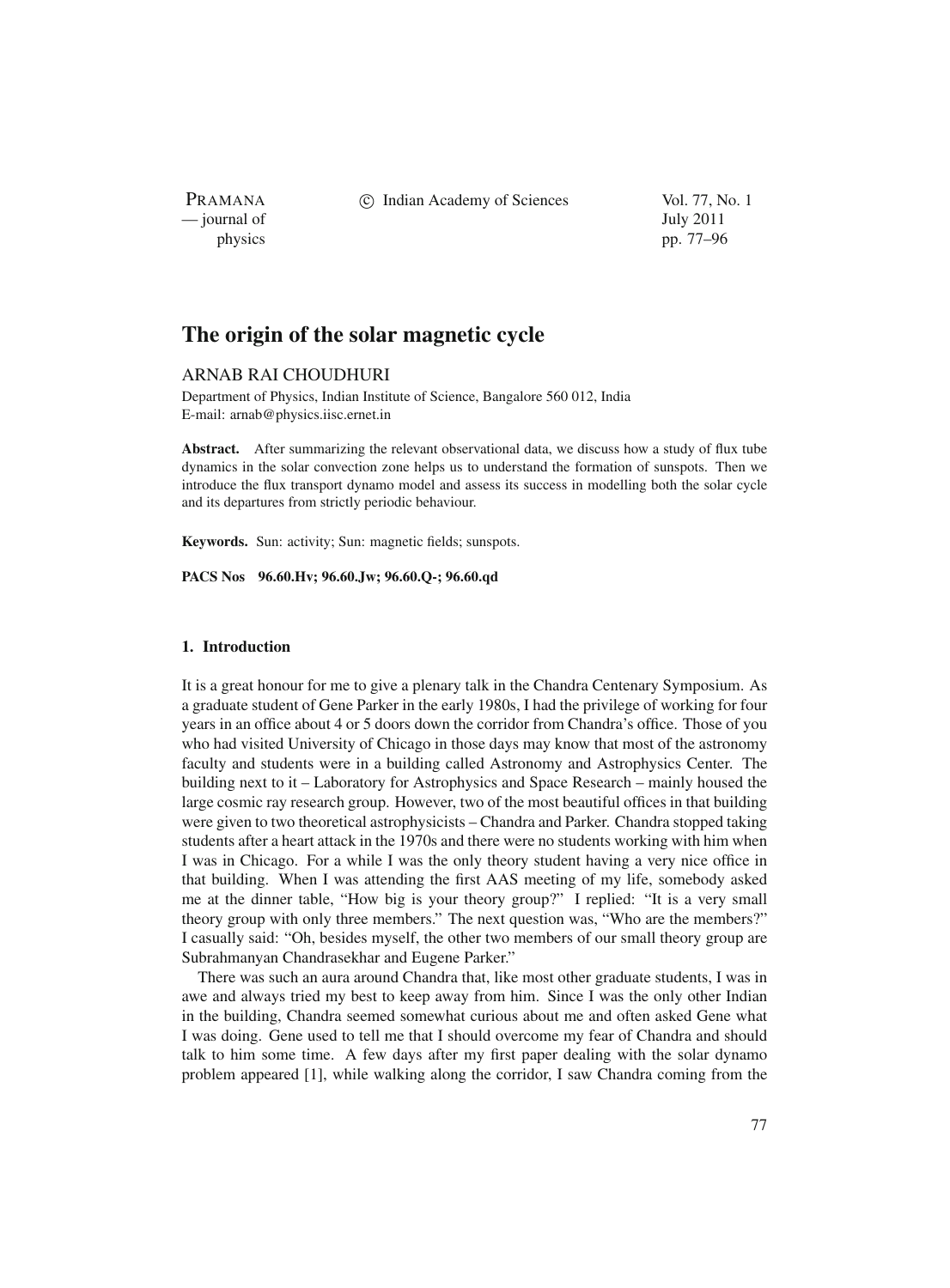opposite direction. Normally we would walk past each other as if we were strangers. That day, to my utter consternation, Chandra suddenly stopped when he came close to me and looked straight into my eyes. Then he said: "I have seen your paper. It is a nice piece of work." Without giving me any time to recover from my dazed state or to respond, Chandra immediately walked away. I should mention that I had always been a great admirer of Chandra's style of writing. Although that first paper of mine presented a relatively unimportant calculation, it was deliberately written in imitation of the Chandra style. You may want to compare that paper [1] with the famous S. Candlestickmaker paper! I have a hope that, if Chandra were present here today, he would have taken some interest in the subject of my presentation.

All of you know about the 11-year periodicity of the sunspot cycle. There also seems to be a 50-year periodicity in this field which you may not be aware of! So let me begin by telling you about this 50-year periodicity. It appears that major breakthroughs in this field take place approximately at the intervals of 50 years. (1) A little more than 150 years ago, the German amateur astronomer Schwabe [2] reported the first discovery of the sunspot cycle. (2) About 100 years ago, Hale [3] found the evidence of Zeeman splitting in the spectra of sunspots, thereby concluding that sunspots are regions of concentrated magnetic field. It may be mentioned that this was a momentous discovery in the history of physics because this was the first time somebody found a conclusive evidence of largescale magnetic fields outside the Earth's environment. Now we know that magnetic fields are ubiquitous in the astronomical Universe. With Hale's discovery, it also became clear that the sunspot cycle is essentially a magnetic cycle of the Sun. (3) About 50 years ago, Parker [4] finally formulated the turbulent dynamo theory, which still provides the starting point of our understanding of how magnetic fields arise in astronomical systems.

Even without a theoretical model of this 50-year periodicity, you should be able to make a simple extrapolation and predict that another major breakthrough in this field should be taking place right now. We are going to argue that such a breakthrough is indeed happening at the present time. Some of the earlier breakthroughs were achieved single-handedly by extraordinary individuals like Hale and Parker. Now we probably live in a less heroic age. The present breakthrough is a result of efforts due to many groups around the world, in which our group in Bangalore also has made some contributions.

## **2. Some observational considerations**

Let us begin by looking at figure 1, which plots the sunspot number as a function of time from the year 1610. Galileo and some of his contemporaries were the first scientists to study sunspots systematically. The initial entries in figure 1 are based on their records. Then, for nearly a century, sunspots were rarely seen – a period known as the Maunder minimum. Afterwards the sunspot number has varied periodically with a rough period of about 11 years, although we see a considerable amount of irregularity. Some cycles are stronger than the average and some are weaker. An intriguing question is whether we can predict the strength of a cycle in advance. Simple methods like expanding the last few cycles in a Fourier series and continuing the series to predict the next cycles have failed completely in the past. It is clearly not a problem of merely extending a mathematical series and we presumably need a proper understanding of what causes the irregularities of the cycles if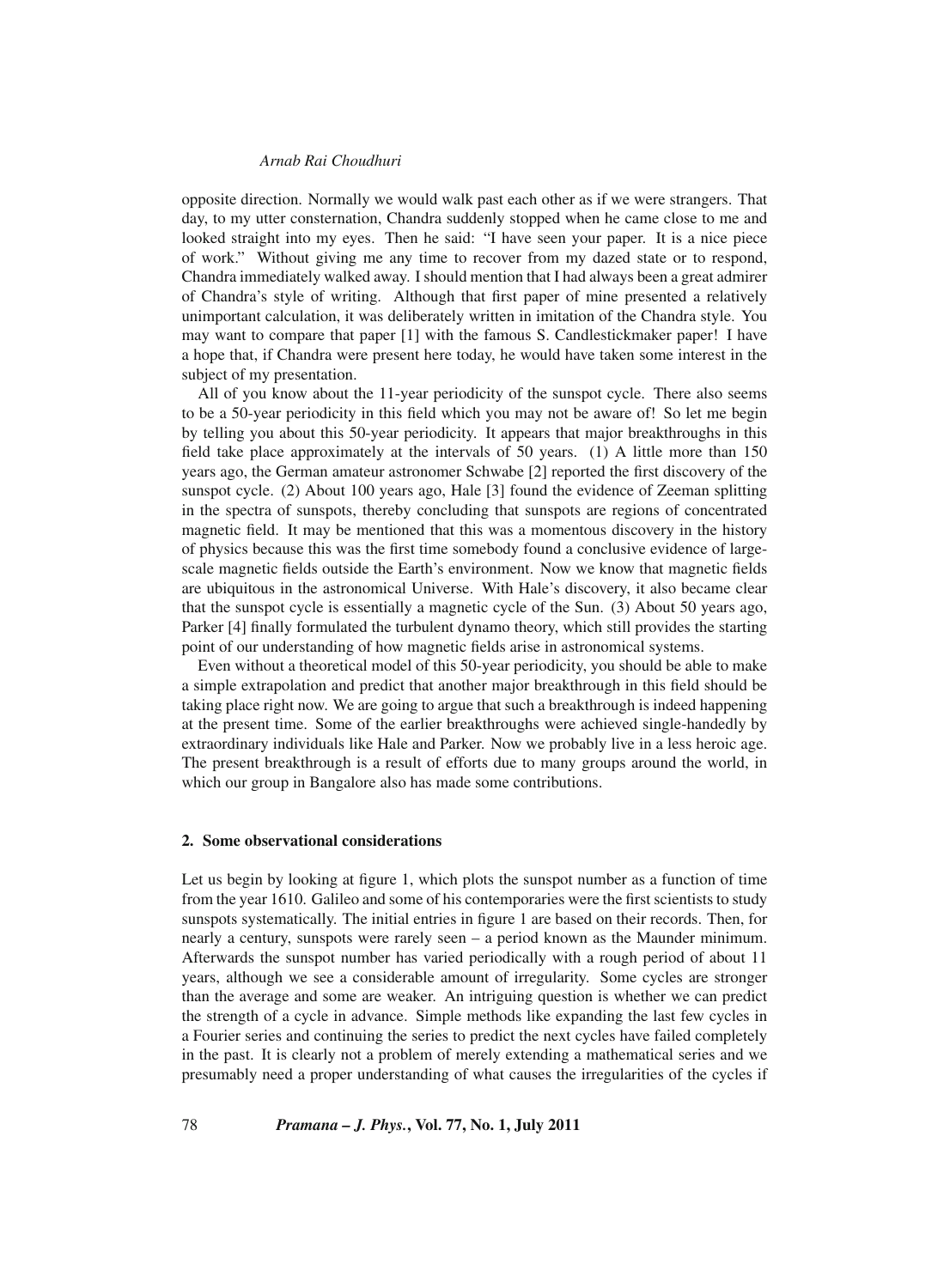*The origin of the solar magnetic cycle*



**Figure 1.** The yearly averaged number of sunspots plotted against time for the period 1610–2000.

we hope to predict a future cycle successfully. When we discuss the causes of irregularities in sunspot cycles in §5, we shall address the question whether our understanding of sunspot cycles at the present time is good enough to make such predictions.

A few years after Schwabe's discovery of the sunspot cycle [2], Carrington [5] noted that sunspots seemed to appear at lower and lower latitudes with the progress of the solar cycle. It may be mentioned that individual sunspots live from a few days to a few weeks. Most of the sunspots in the early phase of a solar cycle are seen between  $30°$  and  $40°$ . As the cycle advances, new sunspots are found at increasingly lower latitudes. Then a fresh cycle begins with sunspots appearing again at high latitudes. Maunder [6] made the first graphical representation of this. In a time–latitude plot, the latitudes where sunspots were seen at a particular time can be marked by black bars. Figure 2 shows one such plot. The explanation of the grey-scale background will be provided later. The sunspot distribution in a time–latitude plot is often referred to as a butterfly diagram, since the pattern (the regions marked in black bars in figure 2) reminds one of butterflies.



Figure 2. A 'butterfly diagram' of sunspots, with shades of grey showing the latitude– time distribution of longitudinally averaged weak, diffuse magnetic field (*B* is in Gauss).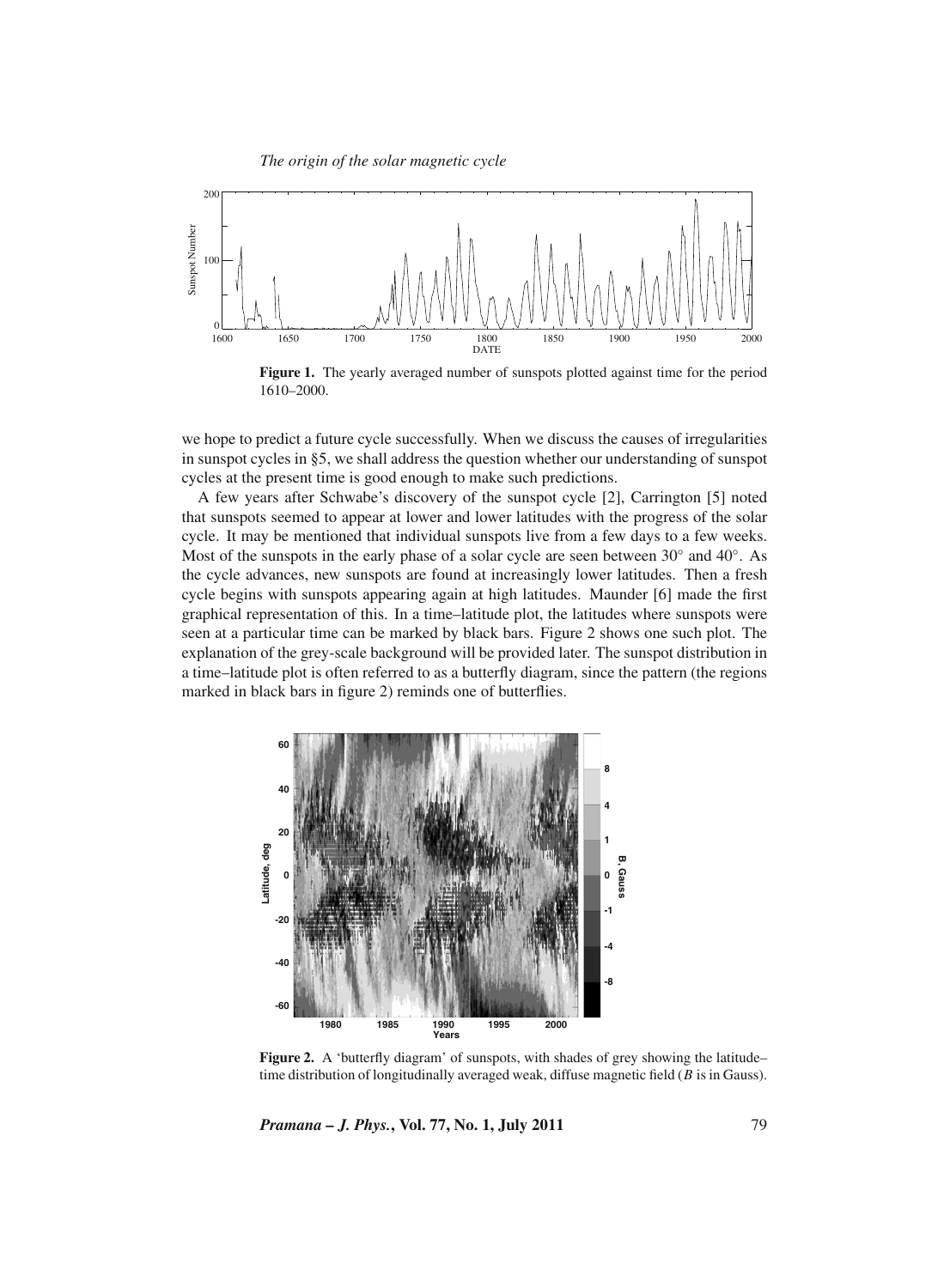We have mentioned Hale's discovery of magnetic fields in sunspots [3]. A large sunspot has a typical magnetic field of about 3000 G. A few years later, Hale and his coworkers made another significant discovery [7]. Often two large sunspots are seen side by side. Hale *et al* [7] found that they invariably have opposite polarities. Figure 3 shows a magnetogram map of the Sun in which white and black indicate respectively regions of strong positive and negative polarities, grey being put in regions where the magnetic field is below a threshold. A bipolar sunspot pair appears as a white patch and a black patch side by side. You may note in figure 3 that the right sunspots in the sunspot pairs in the northern hemisphere are positive, whereas the right sunspots in the sunspot pairs in the southern hemisphere are negative. This is the case for a particular cycle. In the next cycle, the polarity reverses. The right sunspots in the northern hemisphere would become negative in the next cycle and the right sunspots in the southern hemisphere would become positive. If we only look at the sunspot number, we may think that the sunspot cycle has a period of 11 years. However, by taking account of the configuration of the magnetic field, we realize that the Sun's magnetic cycle has actually a period of 22 years.

You may note another thing in figure 3. The line joining the centres of a bipolar sunspot pair is, on an average, nearly parallel to the solar equator. Hale's co-worker Joy, however, noted that there is a systematic tilt of this line with respect to the equator (the right sunspot in a pair appearing closer to the equator) and that this tilt increases with latitude [7]. This result is usually known as Joy's law. The tilts, however, show a considerable amount of scatter around the mean given by Joy's law. As we shall see later, this law of tilts of sunspot pairs plays a very important role in solar dynamo theory.

We shall present a detailed discussion in §3 on how the bipolar sunspot pairs arise. For the time being, let us just mention that there has to be a strand of sub-surface magnetic field



Figure 3. A magnetogram image of the full solar disk. The regions with positive and negative magnetic polarities are respectively shown in white and black, with grey indicating regions where the magnetic field is weak.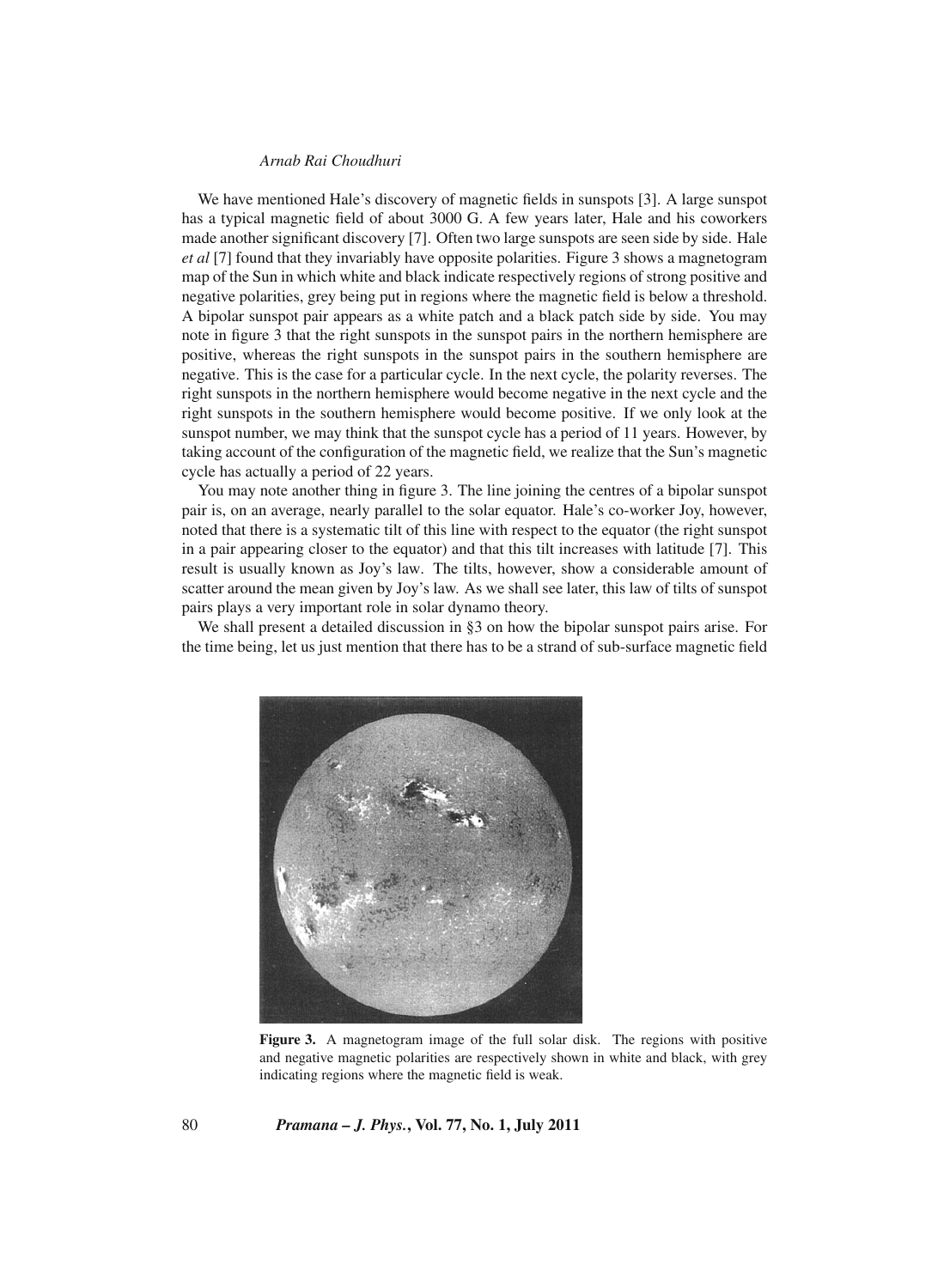which occasionally breaks out of the solar surface as shown in figure 7b. Then magnetic field lines would come out of one sunspot (making its polarity positive) and would go down into the other sunspot (making its polarity negative). A look at figure 3 suggests that there must be a sub-surface magnetic field with field lines going from the right to the left in the northern hemisphere and there must be an oppositely directed magnetic field in the southern hemisphere. Such a magnetic field in the azimuthal direction is called a toroidal field. This seems to be the dominant component of the magnetic field in the Sun. In contrast, the magnetic field of the Earth seems to be of poloidal nature.

In his seminal paper on the turbulent dynamo, Parker [4] proposed that the sunspot cycle is produced by the oscillation between toroidal and poloidal components of the Sun's magnetic field, just as we see the oscillation between kinetic and potential energies in a simple harmonic oscillator. This was a truly extraordinary suggestion because almost nothing was known about the Sun's poloidal field at that time. Babcock and Babcock [8] were the first to detect the weak poloidal field having a strength of about 10 G near the Sun's poles. Over the last few years, there is increasing evidence that the field outside the sunspots is actually not weak and diffuse, but concentrated in intermittent flux concentrations [9]. Only in low-resolution magnetograms in which these flux concentrations are not resolved, the field appears weak and diffuse. This seems to be the case even in the polar regions [10]. However, we shall not get into a more detailed discussion of this point here. Only from mid-1970s, we have systematic data of the Sun's polar fields. Figure 4 shows the polar fields of the Sun plotted as a function of time (N and S indicating north and south poles), with the sunspot number plotted below. It is clear that the sunspot number, which is a



**Figure 4.** The polar field of the Sun as a function of time (on the basis of the Wilcox Solar Observatory data) with the sunspot number shown below. The top panel, with N and S representing north and south poles, is adapted from [51]. The yearly modulations in the measurements of the polar fields are due to the Sun's polar axis being slightly inclined to the orbital plane of the Earth's revolution around the Sun.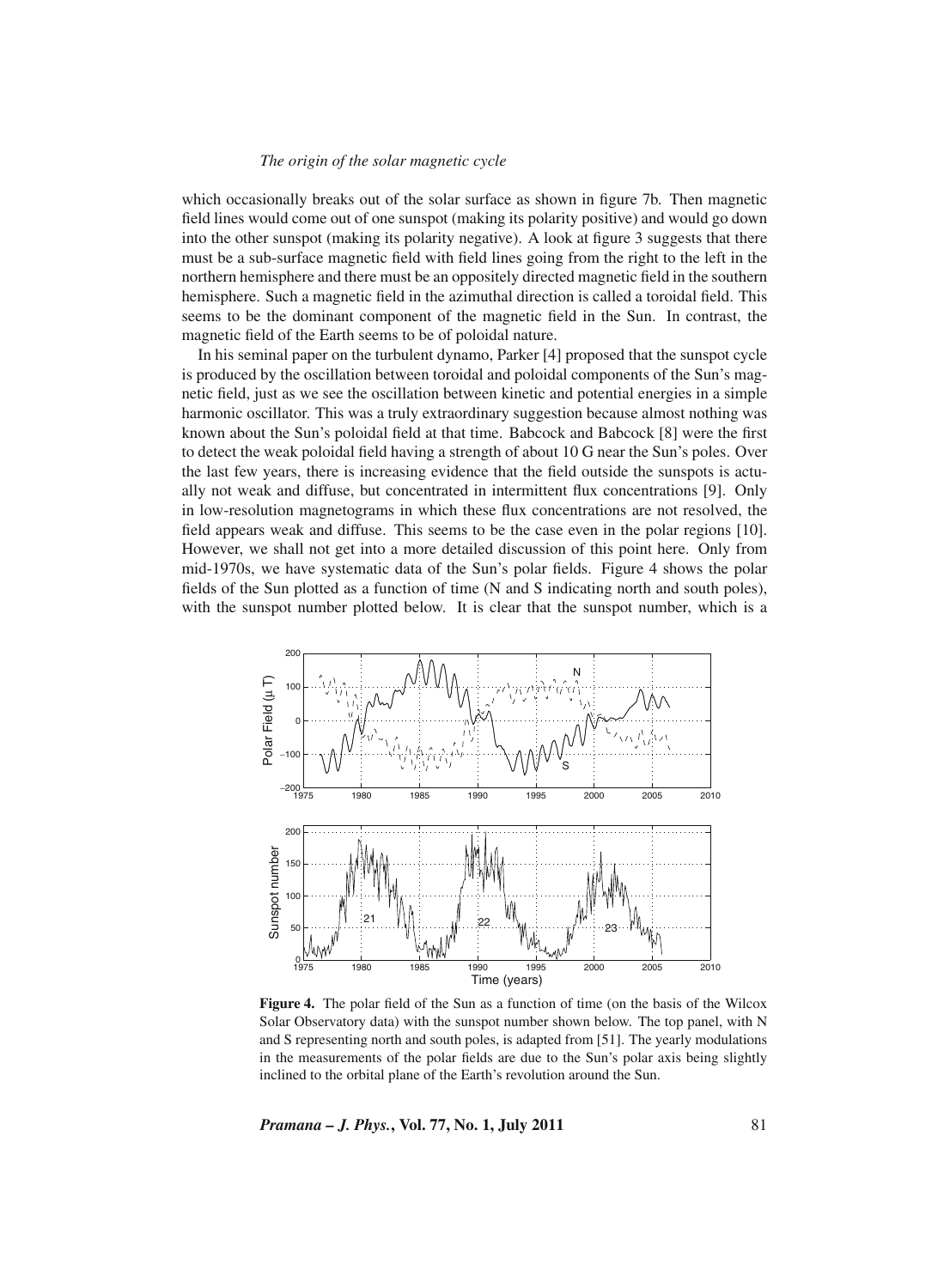proxy of the toroidal field, is maximum at a time when the polar field is nearly zero. On the other hand, the polar field is strongest when the sunspot number is nearly zero. This clearly shows an oscillation between the toroidal and poloidal components, as envisaged by Parker [4]. The theoretical reason behind this oscillation will be discussed in §4.

Let us make some more remarks on the poloidal field of the Sun. It was found that there were large unipolar patches of diffuse magnetic field on the solar surface which migrated poleward [11]. Even when averaged over longitude, one finds predominantly one polarity in a belt of latitude which drifts poleward [12]. The reversal of polar field, which occurs at the time of the sunspot maximum [13], presumably takes place when sufficient field of opposite polarity has been brought to the poles. Along with the butterfly diagram of sunspots, figure 2 also shows the distribution of the longitude-averaged poloidal field in a time–latitude plot. The various shades of grey indicate values of the longitude-averaged poloidal field. While the sunspots appear at lower and lower latitudes with the progress of the solar cycle, the poloidal field migrates poleward. The reason behind the poleward migration of the poloidal field is a meridional circulation in the Sun which involves a flow of gas at the surface from the equatorial region to the polar region, having an amplitude of about 20 m s<sup> $-1$ </sup> [14]. The poloidal field is carried poleward by this meridional circulation.

It may be noted that all the observations discussed above pertain to magnetic fields at the Sun's surface. We have no direct information about magnetic fields underneath the Sun's surface. In dynamo theory, we need to study the interactions between the magnetic fields and velocity fields. So let us now look at the nature of the velocity fields of the Sun.

Stellar structure models suggest that the energy produced by nuclear reactions at the centre of the Sun is transported outward by radiative transfer to a radius of about  $0.7R_{\odot}$ (where  $R_{\odot}$  is the solar radius). However, from about 0.7 $R_{\odot}$  to  $R_{\odot}$ , energy is transported by convection. This region is called the convection zone, within which the plasma is in a turbulent state with hot gas going up and cold gas coming down. The turbulent diffusivity of the convection zone is the main source of diffusion in the dynamo problem. We have already pointed out that there is a meridional circulation which is poleward near the solar surface at the top of the convection zone. This meridional circulation is supposed to be driven by the turbulent stresses in the convection zone, though our theoretical understanding of this subject is rather limited at the present time. It is generally believed that the meridional circulation at the bottom of the convection zone has to go from the polar region to the equatorial region to conserve mass, although we do not have a direct evidence for it yet. This meridional circulation plays a tremendously important role in current dynamo models, as we shall see later.

We finally come to what is probably the most important part of the Sun's velocity field for us – the differential rotation. Unlike the Earth which rotates like a solid body, the Sun has the angular velocity varying over it. It has been known for a long time that the angular velocity near the Sun's equator is faster than that at the Sun's polar regions. In the early years of dynamo research, theorists used to make various assumptions about the distribution of angular velocity in the Sun's interior. An amazing development of the last few decades has been helioseismology – the study of the oscillations of the Sun. These oscillations have allowed us to probe various properties of the solar interior. One of the most extraordinary outcomes of helioseismology is that solar physicists have been able to construct a map of angular velocity distribution in the interior of the Sun (see, for example, [15]). A version of this map is shown in figure 5. It is seen that there is strong differential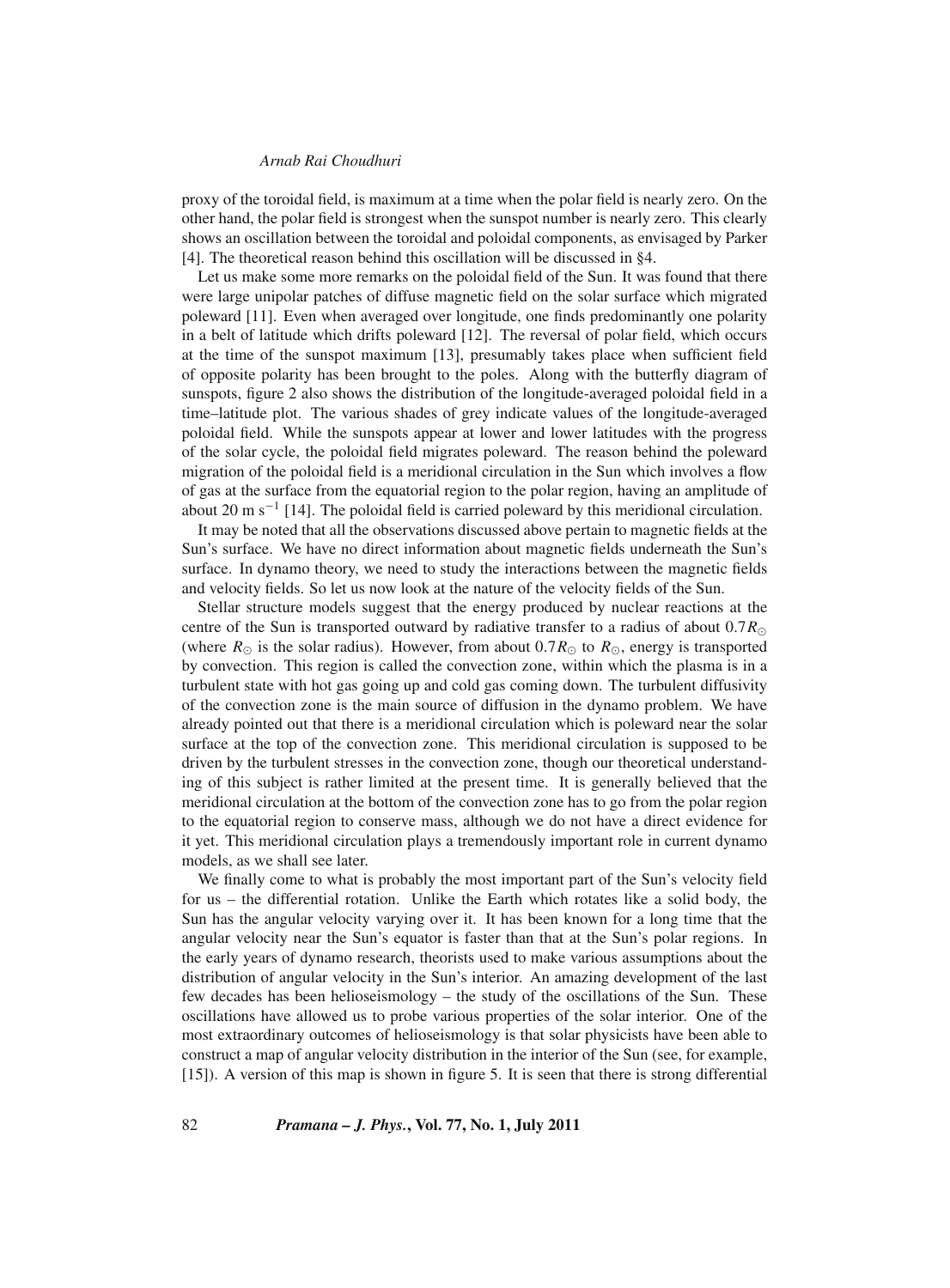

**Figure 5.** The contours of constant angular velocity inside the Sun, as obtained by helioseismology. The contours are marked with rotation frequency in nHz. It may be noted that frequencies of 340 nHz and 450 nHz correspond respectively to rotation periods of 34 days and 25.7 days. Courtesy: J Christensen-Dalsgaard and M J Thomson.

rotation (i.e. a strong gradient of angular velocity) at the bottom of the solar convection zone. This relatively thin layer of concentrated differential rotation is called the tachocline.

We have now come to the end of our discussion of what we know about the magnetic and the velocity fields of the Sun. The aim of solar dynamo theory is the following. Given our knowledge of the velocity fields of the Sun, we need to study the interactions between the velocity and magnetic fields in the Sun's interior such that all the surface observations of magnetic fields are properly explained – a fairly daunting problem, of which the full solution is still a distant dream.

#### **3. Formation of sunspots**

All our theoretical considerations are based on magnetohydrodynamics (MHD). An introduction to its basic concepts can be found in Chs. 14–16 of [16] or Ch. 8 of [17]. Let us begin by mentioning some concepts of MHD which we shall be using repeatedly. We know that a magnetic field has a pressure  $B^2/2\mu$  associated with it, along with a tension along the field lines. The other result which is going to be of central importance to us is the theorem due to Alfvén [18] which says that, when the magnetic Reynolds number is sufficiently high, magnetic fields are frozen in the plasma and get carried by the velocity fields of the plasma. Because of the high magnetic Reynolds number in the Sun, we expect this theorem to hold – at least approximately.

Since energy is transported by convection in the layers below the Sun's surface, sunspots are basically regions of concentrated magnetic field sitting in a convecting fluid. To understand why the magnetic field remains concentrated in structures like sunspots instead of spreading out more evenly, we need to study the interaction of the magnetic field with the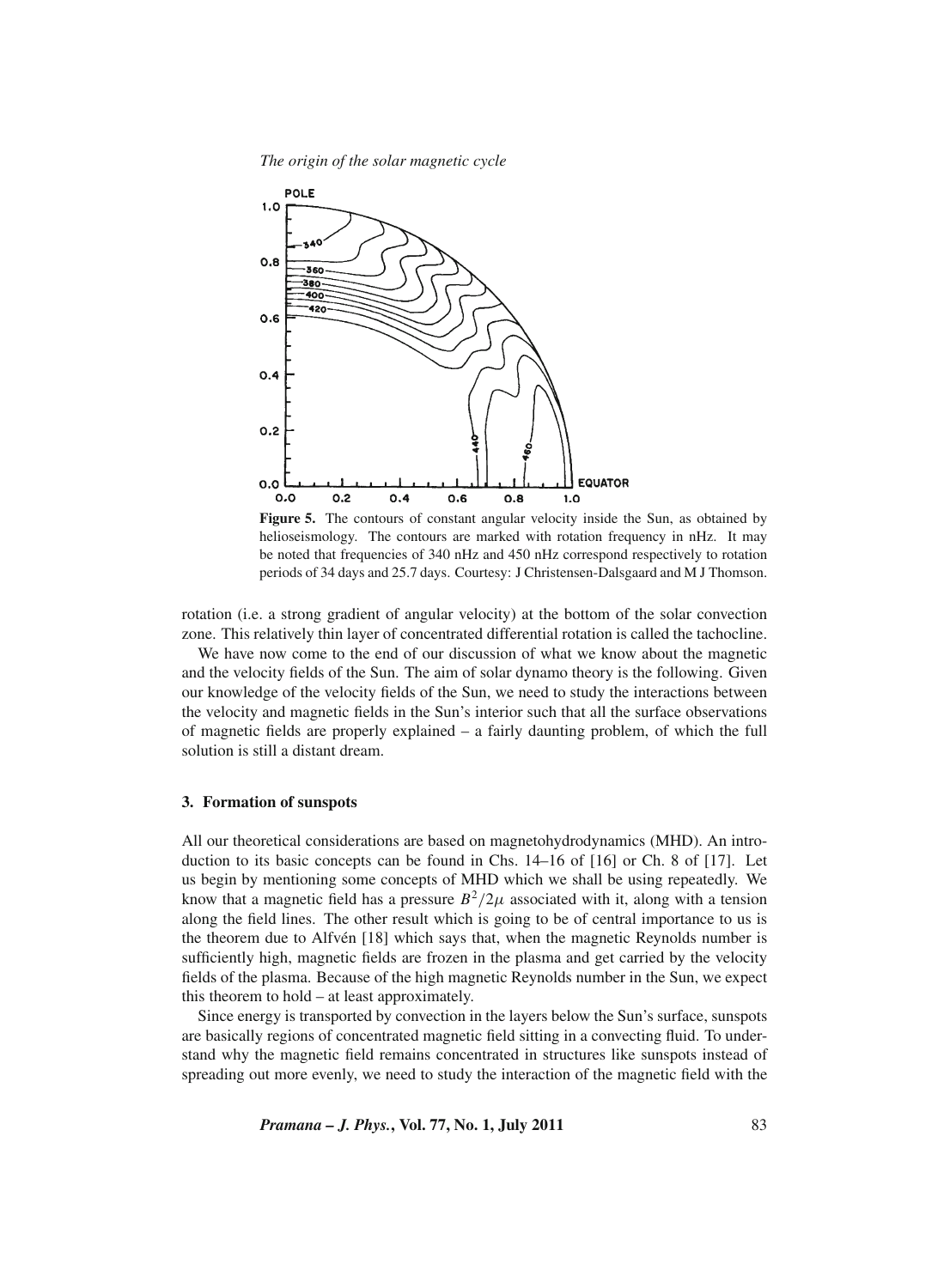convection in the plasma. This subject is known as magnetoconvection. The linear theory of convection in the presence of a vertical magnetic field was studied by Chandrasekhar [19]. The nonlinear evolution of the system, however, can only be found from numerical simulations pioneered by Weiss [20]. Since the tension of magnetic field lines opposes convection, it was found that space gets separated into two kinds of regions. In certain regions, magnetic field is excluded and vigorous convection takes place. In other regions, magnetic field gets concentrated, and the tension of magnetic field lines suppresses convection in those regions. Sunspots are presumably such regions where magnetic field is piled up by surrounding convection. Since heat transport is inhibited there due to the suppression of convection, sunspots look darker than the surrounding regions. Although we have no direct information about the state of the magnetic field under the Sun's surface, it is expected that the interactions with convection would keep the magnetic field concentrated in bundles of field lines throughout the solar convection zone. Such a concentrated bundle of magnetic field lines is called a flux tube.

One important consequence of Alfvén's theorem of flux freezing for the Sun is the following. If there is any poloidal field line going through the Sun, differential rotation will drag it out to produce a toroidal field, as shown in figure 6. The production of the toroidal field is expected to be strongest in the tachocline at the bottom of the convection zone where the gradient of angular velocity is concentrated (see figure 5). Due to interactions with convection there, the toroidal field should exist in the form of horizontal flux tubes. If a part of such a flux tube rises up and pierces the solar surface as shown in figure 7b, then we expect to have two sunspots with opposite polarities at the same latitude. But how can a configuration like figure 7b arise? The answer to this question was provided by Parker [21] through his idea of magnetic buoyancy. We need to have a pressure balance across the surface of a flux tube. Since the pressure of magnetic field inside the flux tube is  $B^2/2\mu$ , the interior pressure is a sum of this pressure and the gas pressure *p*in. On the other hand, the only pressure outside is the gas pressure  $p_{\text{out}}$ . Hence we must have

$$
p_{\text{out}} = p_{\text{in}} + \frac{B^2}{2\mu} \tag{1}
$$



Figure 6. The production of a strong toroidal magnetic field underneath the Sun's surface. (**a**) An initial poloidal field line. (**b**) A sketch of the field line after it has been stretched by the faster rotation near the equatorial region.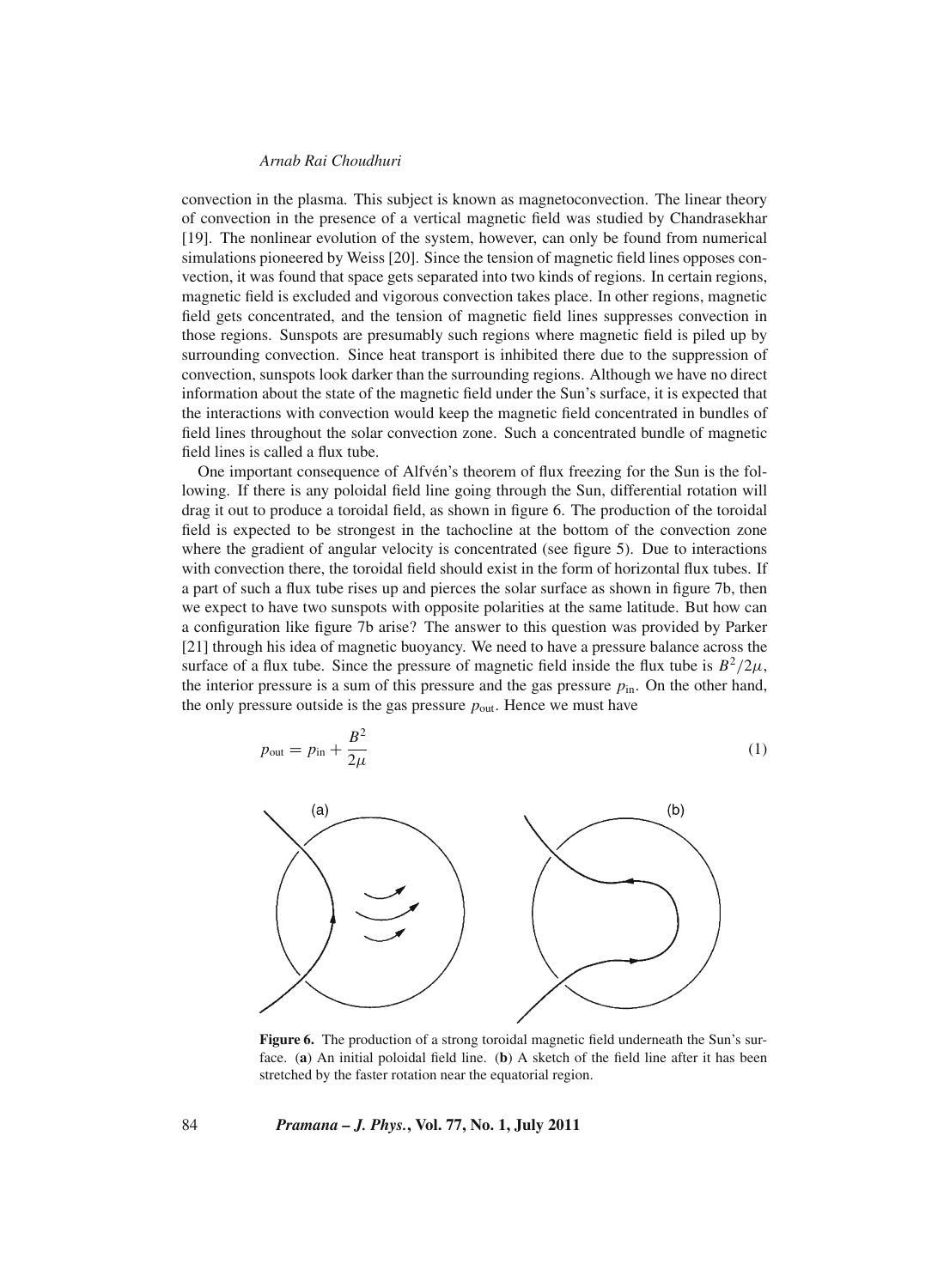

**Figure 7.** Magnetic buoyancy of a flux tube. (**a**) A nearly horizontal flux tube under the solar surface. (**b**) The flux tube after its upper part has risen through the solar surface.

to maintain pressure balance across the surface of a flux tube. It follows that

$$
p_{\rm in} \le p_{\rm out},\tag{2}
$$

which often, though not always, implies that the density inside the flux tube is less than the surrounding density. If this happens in a part of the flux tube, then that part becomes buoyant and rises against the gravitational field to produce the configuration of figure 7b starting from figure 7a. It is seen in figure 6b that the toroidal fields in the two hemispheres are in the opposite directions. If parts of these toroidal fields rise in the two hemispheres to produce the bipolar sunspot pairs, we have a natural explanation as to why the sunspot pairs should have the opposite polarity in the two hemispheres as seen in the magnetogram map of figure 3.

It can be shown that magnetic buoyancy is particularly destabilizing in the interior of the convection zone, where convective instability and magnetic buoyancy reinforce each other. On the other hand, if a region is stable against convection, then magnetic buoyancy can be partially suppressed there (see, for example, §8.8 in [22]). Since the toroidal flux tube is produced at the bottom of the convection zone, we may expect some parts of it to come into the convection zone and become buoyant, whereas other parts may remain underneath the bottom of the convection zone and stay anchored there due to the suppression of magnetic buoyancy. A part of the flux tube coming within the convection zone is expected to rise and eventually reach the solar surface to form sunspots, as given in figure 7. To model the formation of bipolar sunspots, we have to study the dynamics of flux tubes rising through the convection zone due to magnetic buoyancy.

The best way to study this problem is to treat it as an initial-value problem. First, an initial configuration with a magnetic flux ring at the bottom of the convection zone, having a part coming inside the convection zone, is specified, and then its subsequent evolution is studied numerically. The evolution depends on the strength of magnetic buoyancy, which is in turn determined by the value of the magnetic field. We shall give arguments in §4 about why most of the dynamo theorists till the early 1990s believed that the magnetic energy density should be in equipartition with the kinetic energy density of convection, i.e.

$$
\frac{B^2}{2\mu} \approx \frac{1}{2}\rho v^2. \tag{3}
$$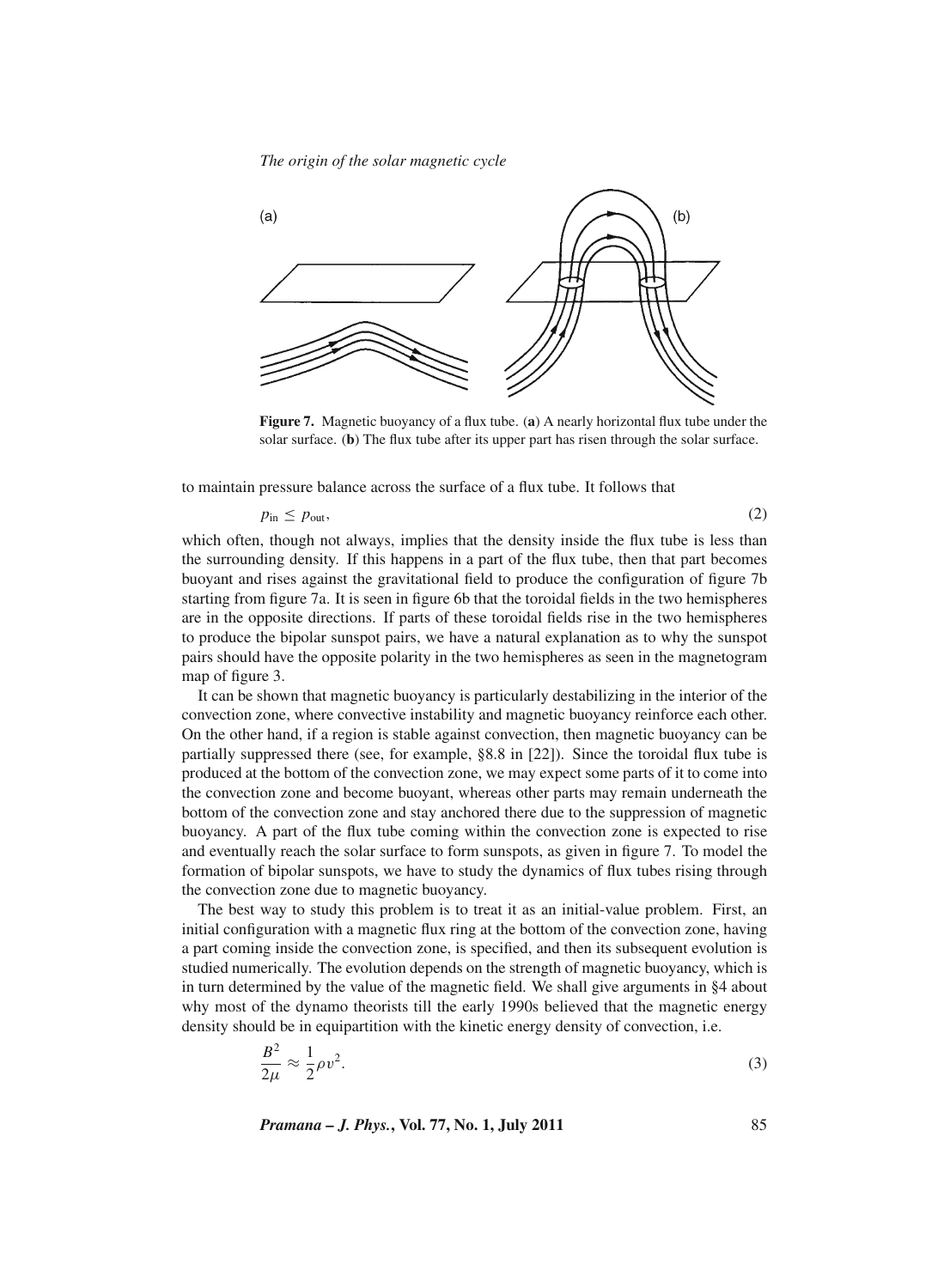This suggests  $B \approx 10^4$  G on the basis of standard models of the convection zone. If we use full MHD equations to study the evolution of the flux tube, then the calculations become extremely complicated. However, if the radius of cross-section of the flux tube is smaller than the various scale heights, then it is possible to derive an equation for flux tube dynamics from the MHD equations [23,24]. Even this flux tube equation is a sufficiently complicated nonlinear equation and has to be solved numerically. The evolution of such magnetic flux tubes due to magnetic buoyancy (starting from the bottom of the convection zone) was studied by Choudhuri and Gilman [25] and Choudhuri [26]. It was found that the Coriolis force due to the Sun's rotation plays a much more important role in this problem than what anybody suspected before. If the initial magnetic field is taken to have a strength of around  $10^4$  G as suggested by (3), then the flux tubes move parallel to the rotation axis and emerge at very high latitudes rather than at latitudes where sunspots are seen. Only if the initial magnetic field is taken as strong as  $10^5$  G, then the magnetic buoyancy is strong enough to overpower the Coriolis force and the magnetic flux tubes can rise radially to emerge at low latitudes.

D'Silva and Choudhuri [27] extended these calculations to look at the tilts of emerging bipolar regions at the surface. These tilts are also produced by the action of the Coriolis force on the rising flux tube. Figure 8 taken from [27] shows the observational tilt vs. latitude plot of bipolar sunspots (i.e. Joy's law) along with the theoretical plots obtained by assuming different values of the initial magnetic field. It is clearly seen that the theory fits observations only if the initial magnetic field is about  $10<sup>5</sup>$  G. If the magnetic field is much stronger, then the Coriolis force is unable to produce much tilt. On the other



**Figure 8.** Plots of sin(tilt) against sin(latitude) theoretically obtained for different initial values of magnetic field indicated in kG. The observational data indicated by the straight line fit the theoretical curve for initial magnetic field 100 kG (i.e.  $10^5$  G) (reproduced from D'Silva and Choudhuri [27]).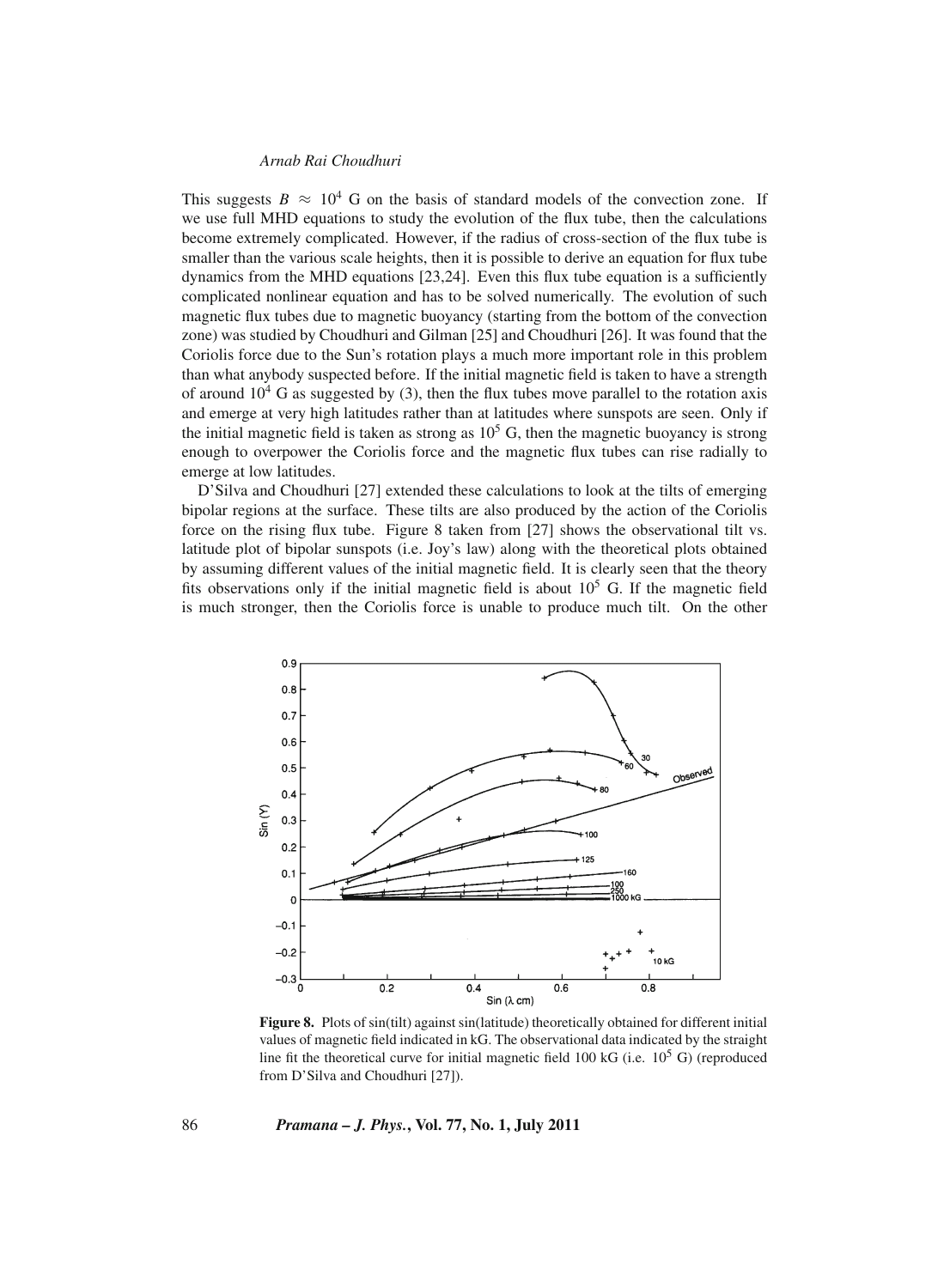hand, flux tubes with weaker magnetic fields are diverted to high latitudes. Apart from providing the first quantitative explanation of Joy's law nearly three-quarters of a century after its discovery, D'Silva and Choudhuri [27] put the first stringent limit on the value of the toroidal magnetic field at the bottom of the convection zone. Several other authors [28,29] soon performed similar calculations and confirmed the result. Initially some efforts were made to explore whether flux tubes with magnetic field given by (3) could satisfy various observational constraints by invoking extra effects [30,31]. However, the evidence kept mounting that the magnetic field at the bottom of the convection zone is indeed much stronger than the equipartition value given by (3).

We already mentioned that the tilts of active regions have a large amount of scatter around the mean given by Joy's law. In fact, it is found that active regions often emerge with initial tilts inconsistent with Joy's law and then the tilts change in the next few days to come closer to values given by Joy's law [32]. Longcope and Choudhuri [33] have argued that the vigorous convective turbulence in the upper layers of the convection zone exerts a random force on the tops of the rising flux loops, causing a scatter around Joy's law, and then the tilt of the flux tube relaxes to the appropriate value after the emergence of the top of the tube through the solar surface when the top is no longer kicked by convective turbulence.

## **4. Modelling the cycles from flux transport dynamo**

If we begin by assuming the Sun to have a poloidal field as shown in figure 6a, we saw that various properties of sunspot pairs can be explained. The differential rotation would stretch this poloidal field to produce the toroidal field, the interaction with convection would lead to toroidal flux tubes and then magnetic buoyancy would make these flux tubes rise to produce the bipolar sunspots. However, if there is no mechanism to replenish the poloidal field, then it would decay away and ultimately the whole process outlined here would stop. We now turn to the question as to how the poloidal field is produced. We invoke a mechanism first proposed by Babcock [34] and Leighton [35]. The name of Leighton should be known to most physicists as the second author of the celebrated *Feynman Lectures* [36].

Let us now explain what this Babcock–Leighton mechanism is. We pointed out in §2 that bipolar sunspots have tilts increasing with latitude, in accordance with Joy's law. Then we discussed in §3 how this law was explained by D'Silva and Choudhuri [27] by considering the action of the Coriolis force on rising flux tubes. Now, a typical sunspot lives for a few days and the magnetic field of the sunspot diffuses in the surrounding region by turbulent diffusion after its decay. When a tilted bipolar sunspot pair with the right spot nearer the equator and the left spot at a higher latitude decays, the polarity of the right sunspot gets more diffused in the lower latitudes and the polarity of the left sunspot gets more diffused in the higher latitudes. Take a look at figure 3 to visualize this process. This process essentially gives rise to a poloidal field at the solar surface. Since sunspots form from the toroidal field due to magnetic buoyancy, a tilted bipolar sunspot pair can be viewed as a conduit through which a part of the toroidal field ultimately gets transformed into the poloidal field. The tilted sunspot pair forms from the toroidal and we get the poloidal field after its decay. This is the basic idea of poloidal field generation proposed by Babcock [34] and Leighton [35].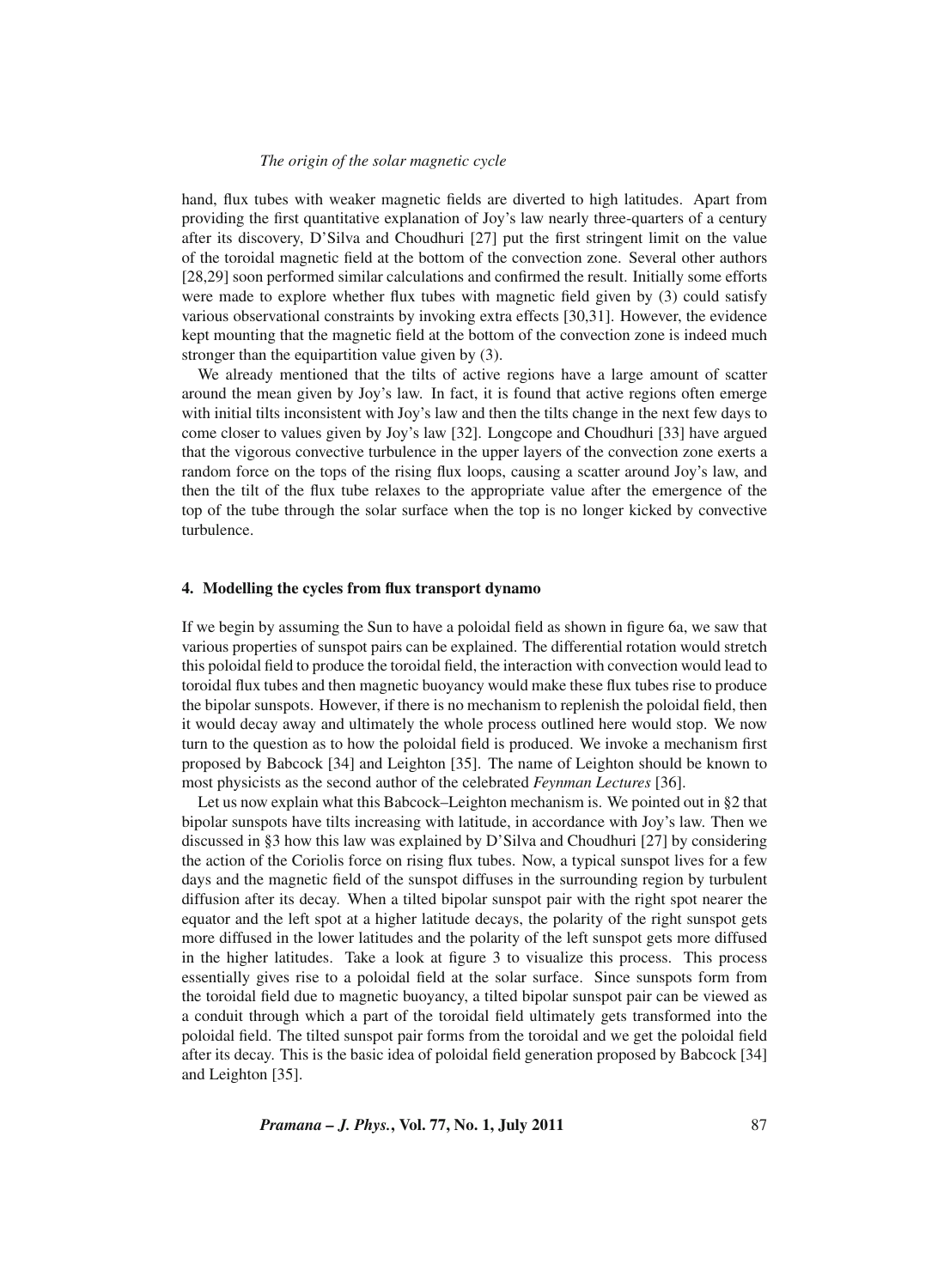It may be noted that this Babcock–Leighton mechanism is somewhat different from the original proposal of Parker [4], which was elaborated further by Steenbeck *et al* [37]. According to this original proposal, the turbulence in the convection zone would involve helical motions due to the Coriolis force and the toroidal field would be twisted by this helical turbulence to produce the poloidal field. However, this process, often known as the  $\alpha$ -effect, can occur only if the maximum value of the toroidal magnetic field is such that the magnetic energy density does not exceed the kinetic energy of turbulence, as indicated by (3). As we already pointed out, flux tube simulations for modelling sunspot formation suggest that the toroidal field is about one order of magnitude stronger (about  $10<sup>5</sup>$  G) compared to what we get from (3) (about  $10^4$  G). If the toroidal field is so strong, then the  $\alpha$ -effect as originally envisaged by Parker [4] cannot work and the Babcock–Leighton mechanism seems to be the likely mechanism by which the poloidal field is produced.

Figure 9 is a cartoon encapsulating how the solar dynamo operates. If you understand this cartoon, then you would have got the central point of this paper! The toroidal field is produced in the tachocline by the differential rotation stretching out the poloidal field. Then this toroidal field rises due to magnetic buoyancy to produce bipolar sunspots at the solar surface, where the poloidal field is generated by the Babcock–Leighton mechanism from these bipolar sunspots. The poloidal field so generated is carried by the meridional circulation first to the polar region and then underneath the surface to the tachocline to be stretched by the differential rotation, thus completing the cycle. The likely streamlines of meridional circulation are indicated in figure 9. This type of dynamo model in which the meridional circulation plays a crucial role is called a flux transport dynamo.

Most of the present day dynamo theorists believe that the solar dynamo operates in this way. Wang *et al* [38] proposed the idea of the flux transport dynamo. Choudhuri *et al* [39] and Durney [40] were the first to construct two-dimensional models of the flux transport



**Figure 9.** A cartoon explaining how the solar dynamo works within the convection zone.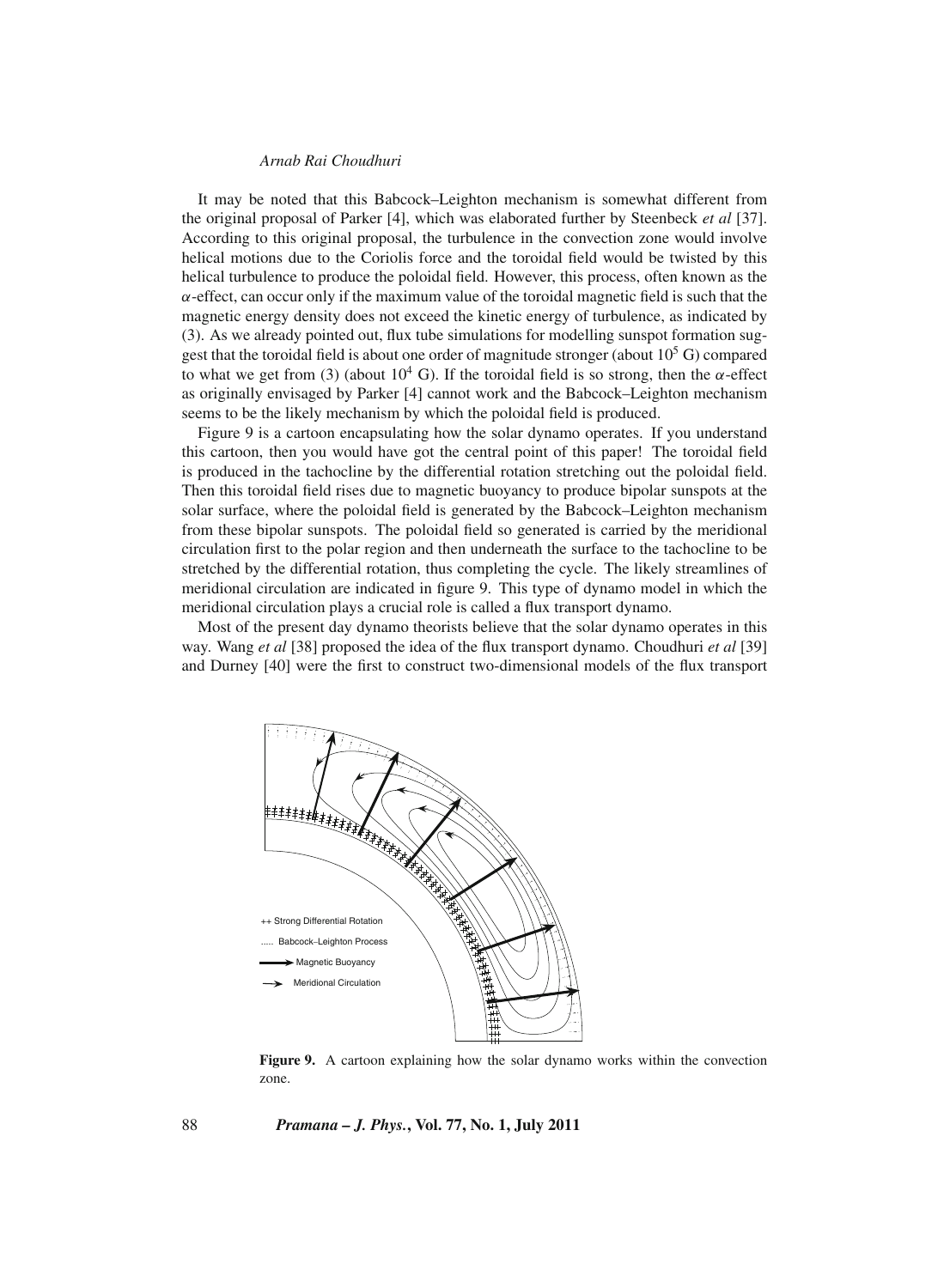dynamo to demonstrate that such a dynamo really does work. Initially it was thought that this type of dynamo model would not work due to a technical reason. There is a rule, known as the Parker–Yoshimura sign rule [4,41], which suggests that the type of dynamo outlined in figure 9 would produce a poleward dynamo wave. In other words, it was feared that such a theoretical model would suggest that sunspots should appear at higher and higher latitudes with the progress of the sunspot cycle rather than at lower and lower latitudes. Choudhuri *et al* [39] solved this puzzle by demonstrating that a sufficiently strong meridional circulation can override the Parker–Yoshimura sign rule and make the dynamo wave propagate equatorward. This paved the way for the subsequent growth of the flux transport dynamo model.

So far in this paper I have avoided getting into equations. For those who wish to see the equations, I now show the central equations of the flux transport dynamo theory. In spherical coordinates, we write the magnetic field as

$$
\mathbf{B} = B(r,\theta)\mathbf{e}_{\phi} + \nabla \times [A(r,\theta)\mathbf{e}_{\phi}],
$$
\n(4)

where  $B(r, \theta)$  is the toroidal component and  $A(r, \theta)$  gives the poloidal component. We can write the velocity field as  $\mathbf{v} + r \sin \theta \Omega(r, \theta) \mathbf{e}_{\phi}$ , where  $\Omega(r, \theta)$  is the angular velocity in the interior of the Sun and **v** is the velocity of meridional circulation having components in  $r$  and  $\theta$  directions. Then the main equations telling us how the poloidal and the toroidal fields evolve with time are

$$
\frac{\partial A}{\partial t} + \frac{1}{s} (\mathbf{v} \cdot \nabla)(sA) = \lambda_T \left( \nabla^2 - \frac{1}{s^2} \right) A + \alpha B,\tag{5}
$$

$$
\frac{\partial B}{\partial t} + \frac{1}{r} \left[ \frac{\partial}{\partial r} (r v_r B) + \frac{\partial}{\partial \theta} (v_{\theta} B) \right]
$$
  
=  $\lambda_{\text{T}} \left( \nabla^2 - \frac{1}{s^2} \right) B + s (\mathbf{B}_p \cdot \nabla) \Omega + \frac{1}{r} \frac{d \lambda_{\text{T}}}{dr} \frac{\partial}{\partial r} (r B),$  (6)

where  $s = r \sin \theta$  and  $\lambda_T$  is the turbulent diffusivity inside the convection zone. We should point out that eqs (5) and (6) are the mean field equations obtained by averaging over the turbulence in the convection zone and describe the mean behaviour of the average magnetic field. Since eqs (5) and (6) are coupled partial differential equations, nothing much can be done analytically. Our research group in IISc Bangalore has developed a numerical code *Surya* for studying the flux transport dynamo problem by solving eqs (5) and (6). I can send the code *Surya* and a detailed guide for using it to anybody who sends a request to my e-mail address arnab@physics.iisc.ernet.in.

Some of the first results obtained with *Surya* were presented by Nandy and Choudhuri [42] and Chatterjee *et al* [43]. I may mention that a modified version of *Surya* has even been used to study the evolution of magnetic fields in neutron stars [44,45]. Figure 10 shows a theoretical butterfly diagram of sunspots, superposed on contours in the time–latitude plot of the poloidal field on the solar surface. This theoretical figure obtained by the code *Surya* has to be compared with the corresponding observational figure given in figure 2. Given the fact that this was one of the first efforts of reproducing this observational figure from a theoretical model, hopefully most readers will agree that the match between theory and observations is not too bad.

*Pramana – J. Phys.***, Vol. 77, No. 1, July 2011** 89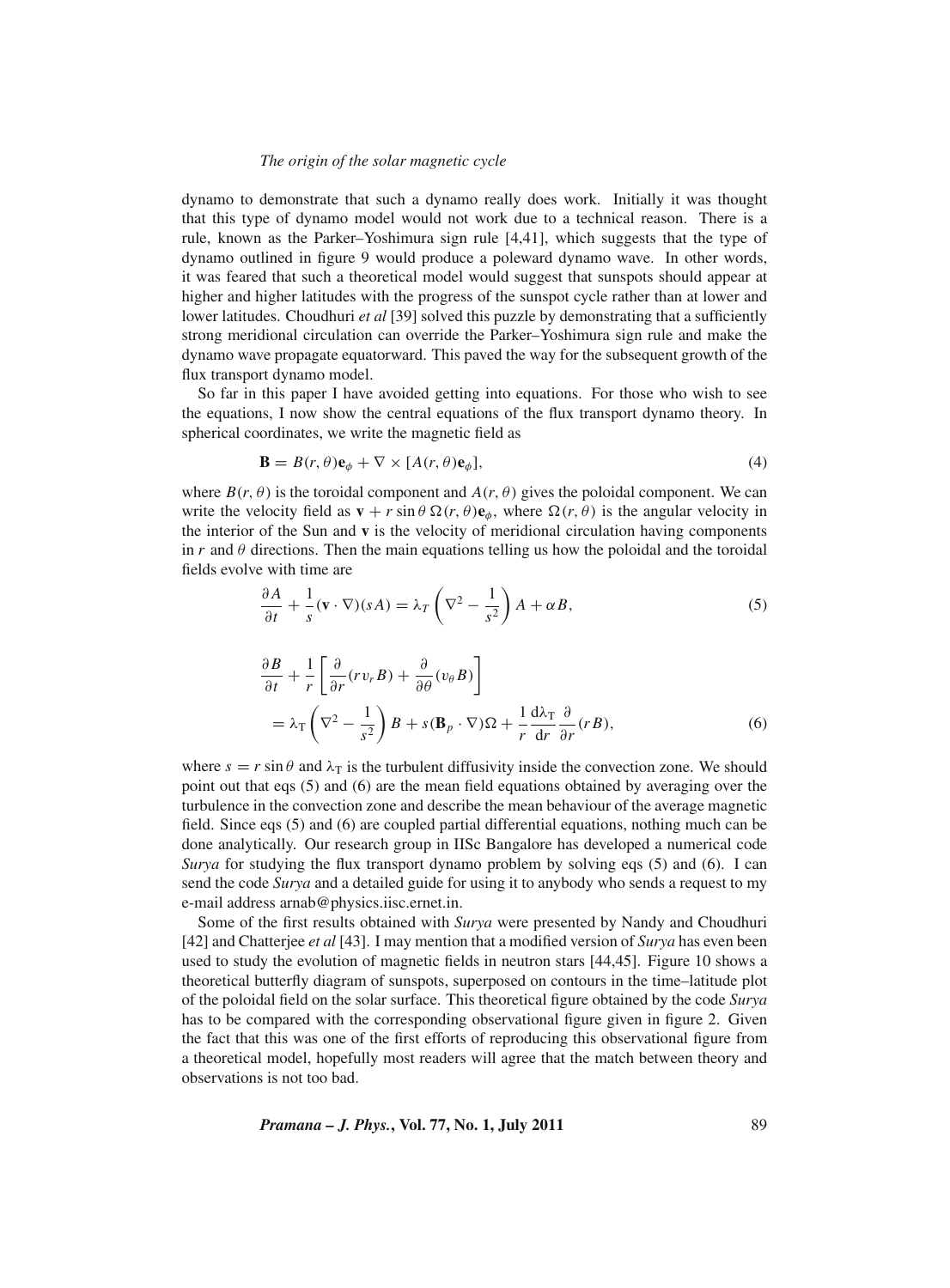

Figure 10. A theoretical butterfly diagram of sunspots superposed on contours of constant  $B_r$  at the solar surface in a time-latitude plot. This figure is taken from Chatterjee *et al* [43].

The original flux transport dynamo model of Choudhuri, Schüssler and Dikpati [39] was developed at a time when Mausumi Dikpati was my PhD student. Afterwards she went to work in HAO Boulder and the parent model led to two offsprings: a high-diffusivity model and a low-diffusivity model. The diffusion times across the convection zone in these two models are of the order of 5 years and 200 years respectively. The high-diffusivity model has been developed in IISc Bangalore by me and my successive PhD students (Choudhuri, Nandy, Chatterjee, Jiang, Karak), whereas the low-diffusivity model has been developed by Dikpati and her co-workers in HAO (Dikpati, Charbonneau, Gilman, de Toma). The differences between these models have been systematically studied by Jiang *et al* [46] and Yeates *et al* [47]. Both these models are capable of producing oscillatory solutions resembling solar cycles. However, when we try to study the variabilities of the cycles, the two models give completely different results. We need to introduce fluctuations to cause variabilities in the cycles. In the high-diffusivity model, fluctuations spread all over the convection zone in about five years. On the other hand, in the low-diffusivity model, fluctuations essentially remain frozen during the cycle period. Thus the behaviours of the two models are totally different on introducing fluctuations. It may be mentioned that simple mixing length arguments suggest a reasonably high turbulent diffusivity (see p. 629 of [22]) consistent with what is used in the high-diffusivity model of the IISc Bangalore group.

## **5. Irregularities of solar cycles and prospects for predicting future cycles**

Before coming to the question of what causes the irregularities of solar cycles, we take another look at the plot of polar fields in figure 4. The polar field at the end of cycle 22 was weaker than the polar field in the previous sunspot minimum. We see that this weaker polar field was followed by the cycle 23 which was weaker than the previous cycle. Does this mean that there is a correlation between the polar field during a sunspot minimum and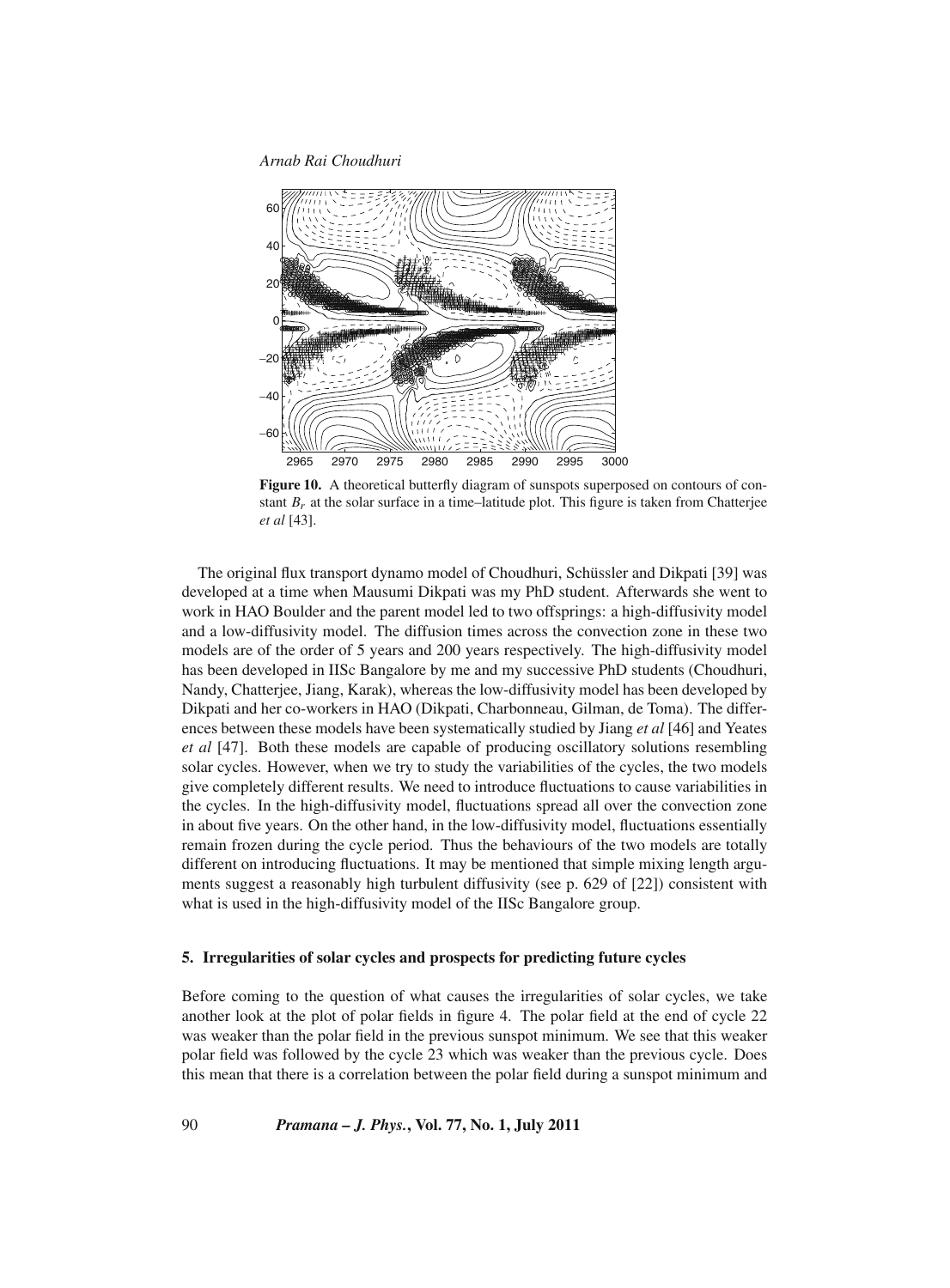

**Figure 11.** (a) shows a plot of the strength of cycle  $n + 1$  against the polar field at the end of cycle *n*. (**b**) shows a plot of the polar field at the end of cycle *n* against the strength of the cycle *n* (from Choudhuri [49]).

the next sunspot cycle? In figure 11a, we plot the polar field in the sunspot minimum along the horizontal axis and the strength of the next cycle along the vertical axis. Although there are only three data points so far, they lie so close to a straight line that one is tempted to conclude that there is a real correlation. There is a joke that astrophysicists often do statistics with one data point, whereas here we have three! On the other hand, figure 11b, which has the cycle strength along the horizontal axis and the polar field at the end of that cycle along the vertical axis, has points which are scattered around. Choudhuri *et al* [48] proposed the following to explain these observations. While an oscillation between toroidal and poloidal components takes place, the system gets random kicks at the epochs indicated in figure 12. Then the poloidal field and the next toroidal field should be correlated, as suggested by figure 11a. On the other hand, the random kick ensures that the toroidal field is not strongly correlated with the poloidal field coming after it, as seen in figure 11b.

If there is really a correlation between the polar field at the sunspot minimum and the next cycle, then one can use the polar field to predict the strength of the next cycle [50]. Since the polar field in the just concluded minimum has been rather weak (as seen in figure 4), several authors [51,52] suggested that the coming cycle 24 will be rather weak. Very surprisingly, the first theoretical prediction based on a dynamo model made by Dikpati and Gilman [53] is that the cycle 24 will be very strong. Dikpati and Gilman [53] assumed the generation of the poloidal field from the toroidal field to be deterministic, which is not supported by observational data shown in figure 11b. Tobias *et al* [54] make the following comment on this work: "Any predictions made with such models should be treated with extreme caution (or perhaps disregarded), as they lack solid physical underpinnings." While we also



**Figure 12.** A schematic cartoon of the oscillation between toroidal and poloidal components, indicating the epochs when the system is subjected to random kicks.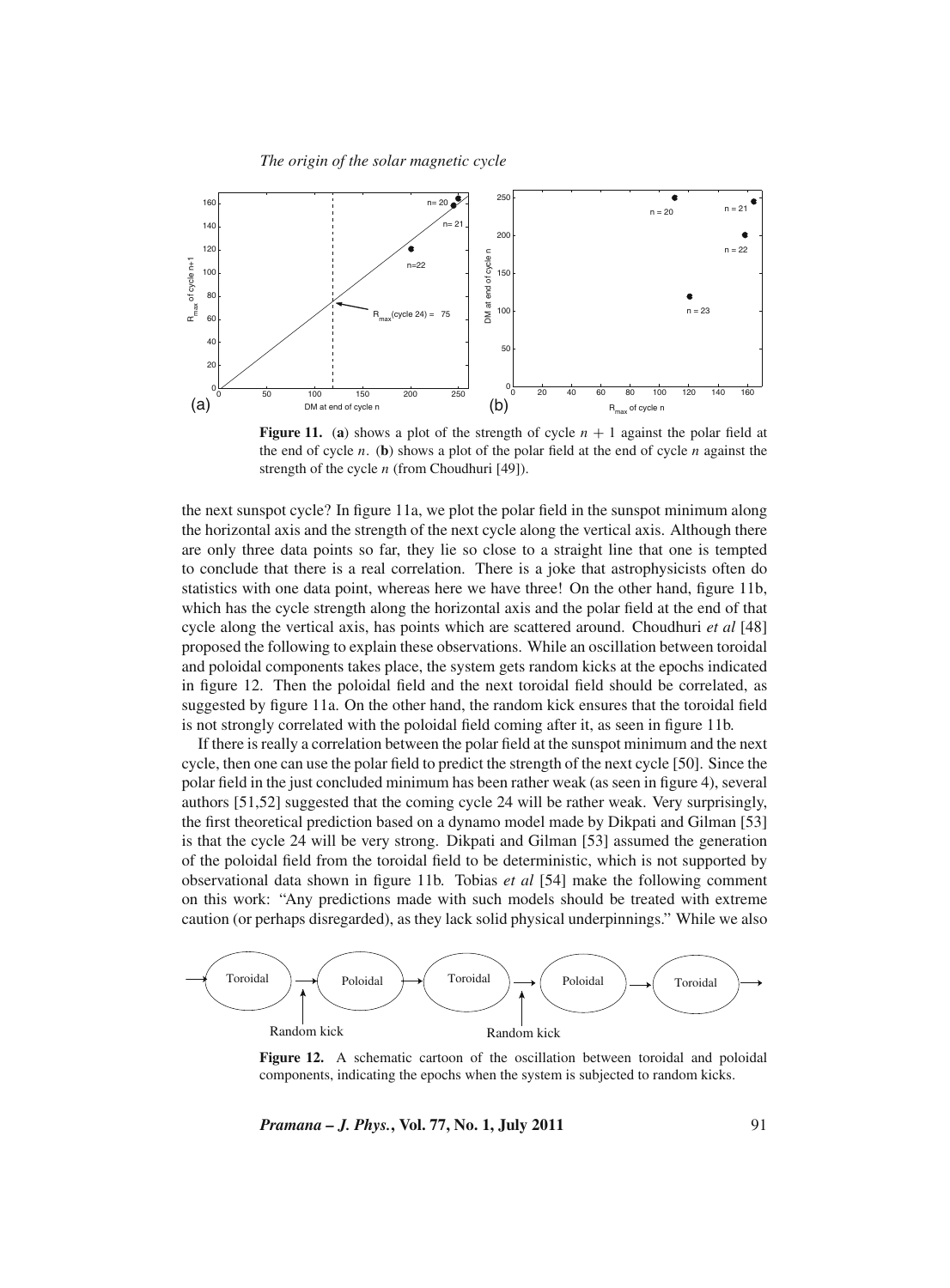consider many aspects of the Dikpati–Gilman work wrong which will become apparent to the reader soon, we cannot also accept the opposite extreme viewpoint of Tobias *et al* [54], who suggested that the solar dynamo is a nonlinear chaotic system and predictions are impossible or useless. If that were the case, then we are left with no explanation for the correlation seen in figure 11a.

Let us now finally come to the theoretical question as to what produces the variabilities of cycles and whether we can predict the strength of a cycle before its advent. Some processes in nature can be predicted and some not. We can easily calculate the trajectory of a projectile by using elementary mechanics. On the other hand, when a dice is thrown, we cannot predict which side of the dice will face upward when it falls. Is the solar dynamo more like the trajectory of a projectile or more like the throw of a dice? Our point of view is that the solar dynamo is not a simple unified process, but a complex combination of several processes, some of which are predictable and the others are not. Let us look at the processes which make up the solar dynamo.

The flux transport dynamo model combines three basic processes. (i) The strong toroidal field is produced by the stretching of the poloidal field by differential rotation in the tachocline. (ii) The toroidal field generated in the tachocline gives rise to sunspots due to magnetic buoyancy and then the decay of tilted bipolar sunspots produces the poloidal field by the Babcock–Leighton mechanism. (iii) The poloidal field is advected by the meridional circulation first to high latitudes and then down to the tachocline, while diffusing as well. We believe that the processes (i) and (iii) are reasonably ordered and deterministic. In contrast, the process (ii) involves an element of randomness due to the following reason. The poloidal field produced from the decay of a tilted bipolar region by the Babcock–Leighton process depends on the tilt. While the average tilt of bipolar regions at a certain latitude is given by Joy's law, we observationally find quite a large scatter around this average. As we already pointed out, the action of the Coriolis force on the rising flux tubes gives rise to Joy's law [27], whereas convective buffeting of the rising flux tubes in the upper layers of the convection zone causes the scatter of the tilt angles [33]. This scatter in the tilt angles certainly introduces a randomness in the generation process of the poloidal field from the toroidal field. Choudhuri *et al* [48] identified it as the main source of irregularity in the dynamo process, which is in agreement with figure 12. It may be noted that Choudhuri [55] was the first to suggest several years ago that the randomness in the poloidal field generation process is the source of fluctuations in the dynamo.

The poloidal field gets built up during the declining phase of the cycle and becomes concentrated near the poles during the sunspot minimum. The polar field at the sunspot minimum produced in a theoretical mean field dynamo model is some kind of 'average' polar field during a typical sunspot minimum. The observed polar field during a particular sunspot minimum may be stronger or weaker than this average field. The theoretical dynamo model has to be updated by feeding the information of the observed polar field in an appropriate way, in order to model actual cycles. Choudhuri *et al* [48] proposed to model this in the following way. They ran the dynamo code from a minimum to the next minimum in the usual way. After stopping the code at the minimum, the poloidal field of the theoretical model was multiplied by a constant factor everywhere above  $0.8R_{\odot}$  to bring it in agreement with the observed poloidal field. Since some of the poloidal field at the bottom of the convection zone may have been produced in the still earlier cycles, it is left unchanged by not doing any updating below  $0.8R_{\odot}$ . Only the poloidal field produced in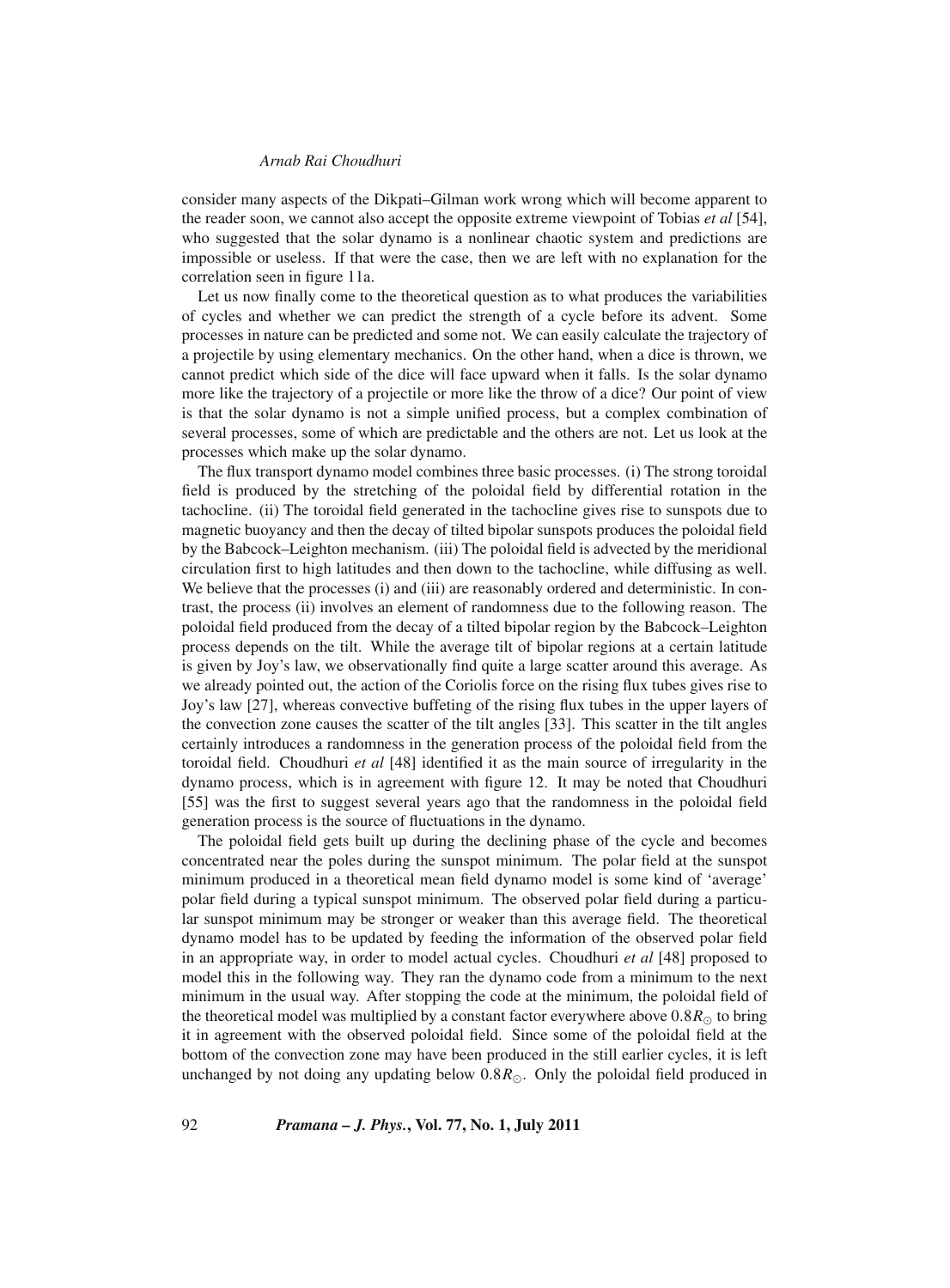the last cycle which is concentrated in the upper layers gets updated. After this updating which takes care of the random kick shown in figure 12, we run the code till the next minimum, when the code is again stopped and the same procedure is repeated. Our solutions are now no longer self-generated solutions from a theoretical model alone, but are solutions in which the random aspect of the dynamo process has been corrected by feeding the observational data of polar fields into the theoretical model.

Before presenting the results obtained with this procedure, we come to the question as to how the correlation between the polar field at the sunspot minimum and the strength of the next cycle as seen in figure 11a may arise. This was first explained by Jiang *et al* [46]. The Babcock–Leighton process would first produce the poloidal field around the region C in figure 13. Then this poloidal field will be advected to the polar region P by meridional circulation and will also diffuse to the tachocline T. In the high-diffusivity model, this diffusion will take only about five years and the toroidal field of the next cycle will be produced from the poloidal field that has diffused to T. If the poloidal field produced at C is strong, then both the polar field at P at the end of the cycle and the toroidal field at T for the next cycle will be strong (and vice versa). We thus see that the polar field at the end of a cycle and the strength of the next cycle will be correlated in the high-diffusivity model. But this will not happen in the low-diffusivity model where it will take more than 100 years for the poloidal field to diffuse from C to T and the poloidal field reaches the tachocline only due to the advection by meridional circulation taking a time of about 20 years. If we believe that the three data points in figure 11a indicate a real correlation, then we have to accept the high-diffusivity model!

Finally the solid line in figure 14 shows the sunspot number calculated from our highdiffusivity model [48]. Since systematic polar field measurements are available only from the mid-1970s, the procedure outlined above could be applied only from that time. It is seen from figure 14 that our model matches the last three cycles (dashed line) reasonably well



Figure 13. A sketch indicating how the poloidal field produced at C during a maximum gives rise to the polar field at P during the following sunspot minimum and the toroidal field at T during the next sunspot maximum (from [46]).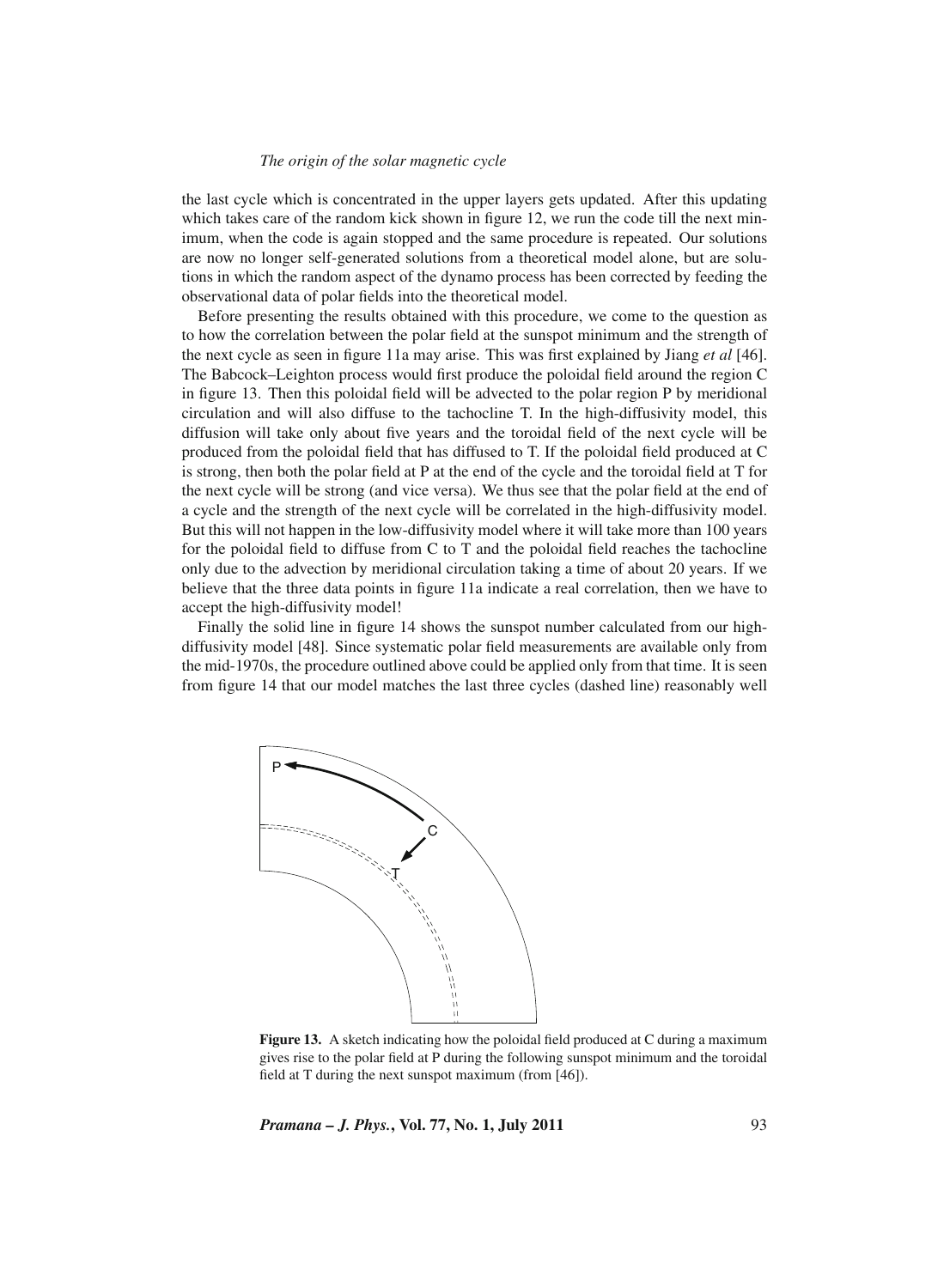

**Figure 14.** The theoretical monthly sunspot number (solid line) for the last few years as well as the upcoming next cycle, plotted along with the observational data (dashed line) for the last few years (from Choudhuri *et al* [48]).

and predicts a weak cycle 24. It should be stressed that this is an inevitable consequence of the high-diffusivity model in which the strength of the cycle is correlated with the polar field in the previous sunspot minimum and we have fed the information in our calculation that the polar field in the just-concluded minimum was weak. We now wait for the Sungod to give a verdict on this prediction within a couple of years. It may be mentioned that over the last few years several authors [43,46,56–59] have given several independent arguments in support of the high-diffusivity model. If the next cycle 24 turns out to be weak (for which there are already enough indications), then that will further support the high-diffusivity model.

One important related question is whether our dynamo model can explain occurrences of extreme events like the Maunder minimum in the seventeenth century. Choudhuri and Karak [60] showed that the flux transport dynamo model can reproduce the Maunder minimum if we introduce a set of assumptions in the theoretical model. Whether this set of assumptions necessary for producing the Maunder minimum is justified on statistical grounds is an important question which needs to be investigated.

While the fluctuations in the Babcock–Leighton process seem to be the main source of irregularities in the sunspot cycle, the meridional circulation also has fluctuations and it has become apparent in the last few years that the fluctuations in meridional circulation also introduces irregularities in sunspot cycles [61]. Since this topic has started being studied systematically only recently [62–64], it would be premature to provide its summary here. It seems that the nonlinear aspects of the equations can also play important roles and there are some indications that the solar dynamo may be close to a point of chaotic bifurcation [65,66]. We are certainly far from a full theoretical understanding of the irregularities of the sunspot cycle.

## **References**

- [1] A R Choudhuri, *Astrophys. J.* **281**, 846 (1984)
- [2] S H Schwabe, *Astron. Nachr.* **21**, 233 (1844)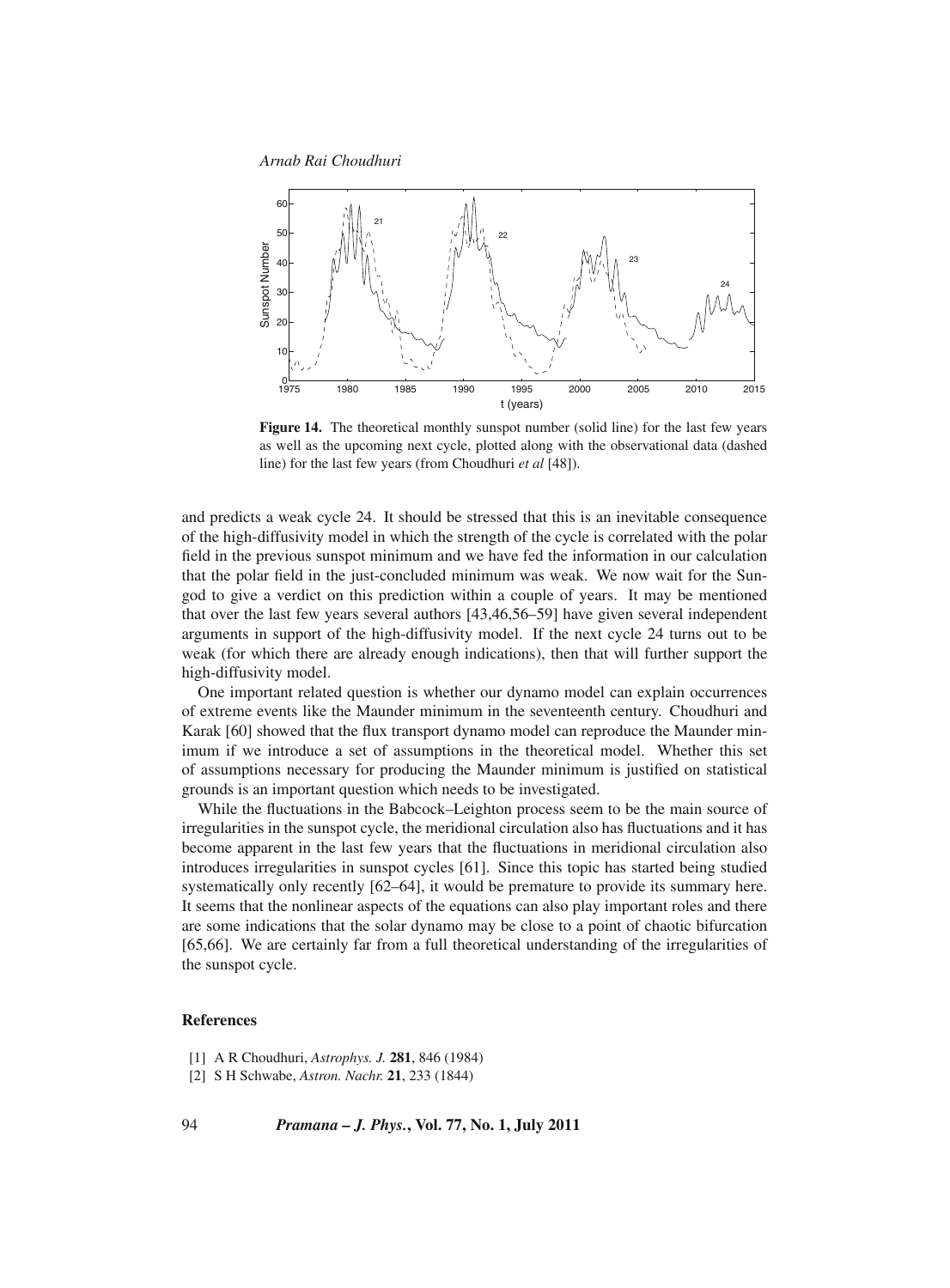- [3] G E Hale, *Astrophys. J.* **28**, 315 (1908)
- [4] E N Parker, *Astrophys. J.* **122**, 293 (1955)
- [5] R C Carrington, *Mon. Not. R. Astron. Soc.* **19**, 1 (1858)
- [6] E W Maunder, *Mon. Not. R. Astron. Soc.* **64**, 747 (1904)
- [7] G E Hale, F Ellerman, S B Nicholson and A H Joy, *Astrophys. J.* **49**, 153 (1919)
- [8] H W Babcock and H D Babcock, *Astrophys. J.* **121**, 349 (1955)
- [9] J O Stenflo, *Solar Phys.* **32**, 41 (1973)
- [10] S Tsuneta *et al*, *Astrophys. J.* **688**, 1374 (2008)
- [11] V Bumba and R Howard, *Astrophys. J.* **141**, 1502 (1965)
- [12] Y-M Wang, A G Nash and N R Sheeley, *Astrophys. J.* **347**, 529 (1989)
- [13] H D Babcock, *Astrophys. J.* **130**, 364 (1959)
- [14] D H Hathaway and L Rightmire, *Science* **327**, 1350 (2010)
- [15] J Schou *et al*, *Astrophys. J.* **505**, 390 (1998)
- [16] A R Choudhuri, *The physics of fluids and plasmas: An introduction for astrophysicists* (Cambridge University Press, UK, 1998)
- [17] A R Choudhuri, *Astrophysics for physicists* (Cambridge University Press, UK, 2010)
- [18] H Alfvén, *Ark. f. Mat. Astr. o. Fysik* **29B**, No. 2 (1942)
- [19] S Chandrasekhar, *Phil. Mag.* **43**, 501 (1952)
- [20] N O Weiss, *J. Fluid Mech.* **108**, 247 (1981)
- [21] E N Parker, *Astrophys. J.* **121**, 491 (1955)
- [22] E N Parker, *Cosmical magnetic fields* (Oxford University Press, USA, 1979)
- [23] H C Spruit, *Astron. Astrophys.* **98**, 155 (1981)
- [24] A R Choudhuri, *Astron. Astrophys.* **239**, 335 (1990)
- [25] A R Choudhuri and P A Gilman, *Astrophys. J.* **316**, 788 (1987)
- [26] A R Choudhuri, *Solar Phys.* **123**, 217 (1989)
- [27] S D'Silva and A R Choudhuri, *Astron. Astrophys.* **272**, 621 (1993)
- [28] Y Fan, G H Fisher and E E DeLuca, *Astrophys. J.* **405**, 390 (1993)
- [29] P Caligari, F Moreno-Insertis and M Schüssler, *Astrophys. J.* **441**, 886 (1995)
- [30] A R Choudhuri and S D'Silva, *Astron. Astrophys.* **239**, 326 (1990)
- [31] S Z D'Silva and A R Choudhuri, *Solar Phys.* **136**, 201 (1991)
- [32] R F Howard, *Solar Phys.* **169**, 293 (1996)
- [33] D Longcope and A R Choudhuri, *Solar Phys.* **205**, 63 (2002)
- [34] H W Babcock, *Astrophys. J.* **133**, 572 (1961)
- [35] R B Leighton, *Astrophys. J.* **156**, 1 (1969)
- [36] R P Feynman, R B Leighton and M Sands, *The Feynman lectures on physics* (Addison-Wesley, USA, 1963)
- [37] M Steenbeck, F Krause and K-H Rädler, *Z. Naturforsch.* **21a**, 1285 (1966)
- [38] Y-M Wang, N R Sheeley and A G Nash, *Astrophys. J.* **383**, 431 (1991)
- [39] A R Choudhuri, M Schüssler and M Dikpati, *Astron. Astrophys.* **303**, L29 (1995)
- [40] B R Durney, *Solar Phys.* **160**, 213 (1995)
- [41] H Yoshimura, *Astrophys. J.* **201**, 740 (1975)
- [42] D Nandy and A R Choudhuri, *Science* **296**, 1671 (2002)
- [43] P Chatterjee, D Nandy and A R Choudhuri, *Astron. Astrophys.* **427**, 1019 (2004)
- [44] A R Choudhuri and S Konar, *Mon. Not. R. Astron. Soc.* **332**, 933 (2002)
- [45] S Konar and A R Choudhuri, *Mon. Not. R. Astron. Soc.* **348**, 661 (2004)
- [46] J Jiang, P Chatterjee and A R Choudhuri, *Mon. Not. R. Astron. Soc.* **381**, 1527 (2007)
- [47] A R Yeates, D Nandy and D H Mackay, *Astrophys. J.* **673**, 544 (2008)
- [48] A R Choudhuri, P Chatterjee and J Jiang, *Phys. Re*v*. Lett.* **98**, 131103 (2007)
- [49] A R Choudhuri, *J. Astrophys. Astron.* **29**, 41 (2008)
- [50] K H Schatten, P H Scherrer, L Svalgaard and J M Wilcox, *Geo. Res. Lett.* **5**, 411 (1978)